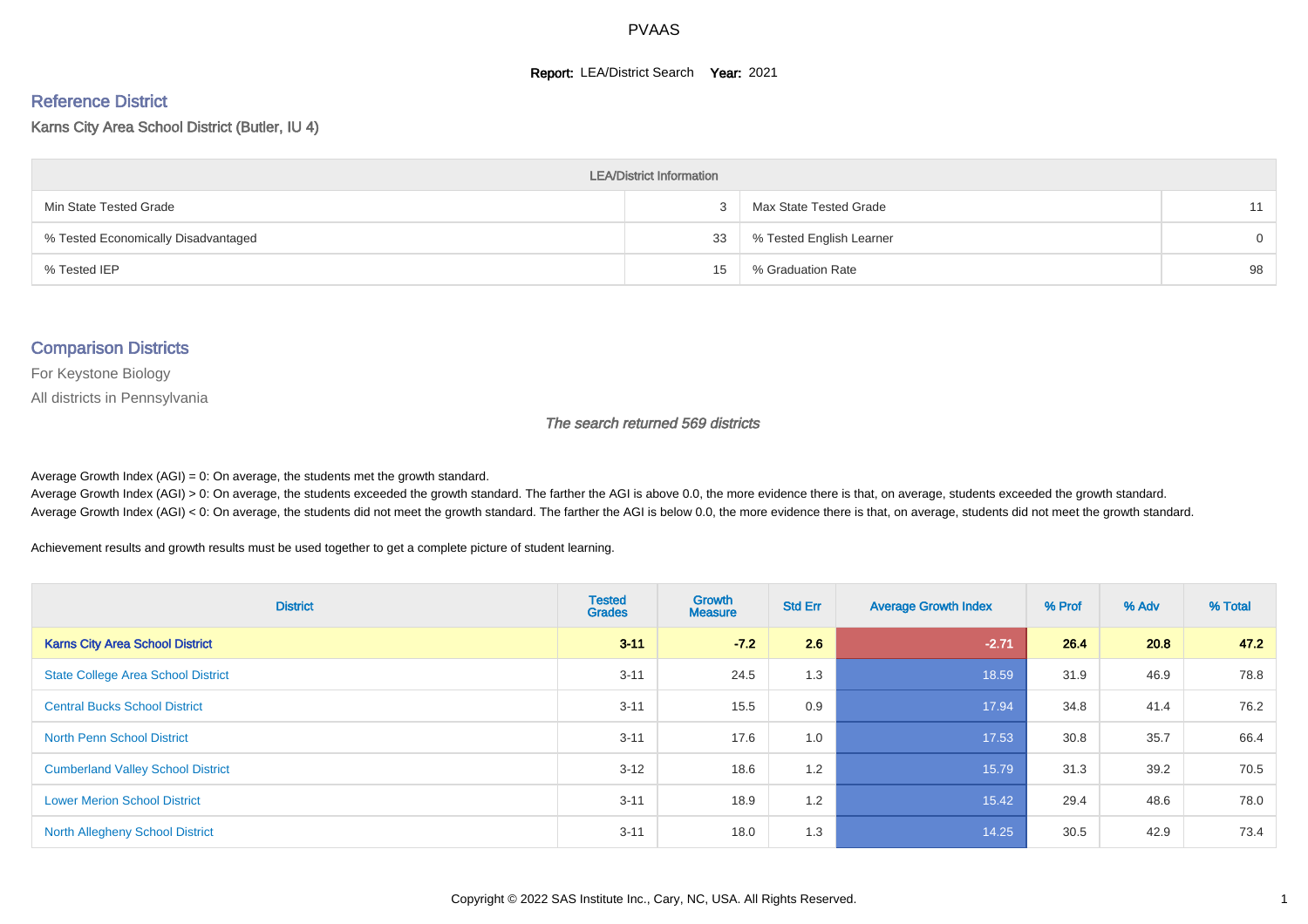| <b>District</b>                               | <b>Tested</b><br><b>Grades</b> | <b>Growth</b><br><b>Measure</b> | <b>Std Err</b> | <b>Average Growth Index</b> | % Prof | % Adv | % Total |
|-----------------------------------------------|--------------------------------|---------------------------------|----------------|-----------------------------|--------|-------|---------|
| <b>Karns City Area School District</b>        | $3 - 11$                       | $-7.2$                          | 2.6            | $-2.71$                     | 26.4   | 20.8  | 47.2    |
| <b>Dallastown Area School District</b>        | $3 - 11$                       | 19.9                            | 1.4            | 14.14                       | 36.8   | 34.2  | 71.0    |
| <b>Spring-Ford Area School District</b>       | $3 - 11$                       | 16.6                            | 1.2            | 14.02                       | 30.4   | 45.3  | 75.7    |
| <b>Colonial School District</b>               | $3 - 11$                       | 22.1                            | 1.6            | 13.55                       | 27.2   | 43.5  | 70.6    |
| <b>Souderton Area School District</b>         | $3 - 11$                       | 18.5                            | 1.4            | 12.86                       | 39.2   | 31.2  | 70.4    |
| <b>Tyrone Area School District</b>            | $3 - 12$                       | 29.2                            | 2.3            | 12.86                       | 36.6   | 29.1  | 65.7    |
| <b>Council Rock School District</b>           | $3 - 11$                       | 13.5                            | 1.1            | 12.27                       | 32.0   | 35.4  | 67.4    |
| <b>Littlestown Area School District</b>       | $3 - 11$                       | 28.7                            | 2.4            | 11.83                       | 38.4   | 29.3  | 67.7    |
| <b>Warwick School District</b>                | $3 - 11$                       | 21.7                            | 1.8            | 11.76                       | 27.7   | 36.3  | 64.0    |
| <b>Hempfield School District</b>              | $3 - 11$                       | 13.4                            | 1.3            | 10.53                       | 29.9   | 36.8  | 66.7    |
| <b>Derry Township School District</b>         | $3 - 10$                       | 20.1                            | 2.0            | 10.20                       | 32.8   | 46.9  | 79.7    |
| <b>Loyalsock Township School District</b>     | $3 - 12$                       | 26.7                            | 2.7            | 9.92                        | 36.8   | 35.1  | 71.9    |
| <b>New Hope-Solebury School District</b>      | $3 - 11$                       | 28.8                            | 2.9            | 9.77                        | 31.6   | 50.0  | 81.6    |
| <b>Delaware Valley School District</b>        | $3 - 11$                       | 15.7                            | 1.6            | 9.62                        | 36.7   | 32.1  | 68.8    |
| Fox Chapel Area School District               | $3 - 11$                       | 17.6                            | 1.9            | 9.47                        | 22.9   | 52.0  | 74.9    |
| <b>Wayne Highlands School District</b>        | $3 - 11$                       | 22.5                            | 2.5            | 9.16                        | 33.8   | 40.4  | 74.2    |
| <b>Unionville-Chadds Ford School District</b> | $3 - 11$                       | 15.8                            | 1.7            | 9.12                        | 31.2   | 48.0  | 79.2    |
| Palmyra Area School District                  | $3 - 11$                       | 16.2                            | 1.8            | 9.02                        | 38.8   | 34.0  | 72.8    |
| <b>Marple Newtown School District</b>         | $3 - 11$                       | 20.6                            | 2.3            | 8.95                        | 31.1   | 42.7  | 73.8    |
| <b>Central York School District</b>           | $3 - 12$                       | 12.9                            | 1.5            | 8.64                        | 31.4   | 24.1  | 55.5    |
| <b>Saucon Valley School District</b>          | $3 - 11$                       | 18.9                            | 2.2            | 8.48                        | 26.0   | 39.6  | 65.6    |
| <b>Southern York County School District</b>   | $3 - 11$                       | 15.5                            | 1.8            | 8.48                        | 37.6   | 29.2  | 66.8    |
| <b>Upper Darby School District</b>            | $3-12$                         | 11.2                            | 1.4            | 8.28                        | 23.8   | 11.8  | 35.6    |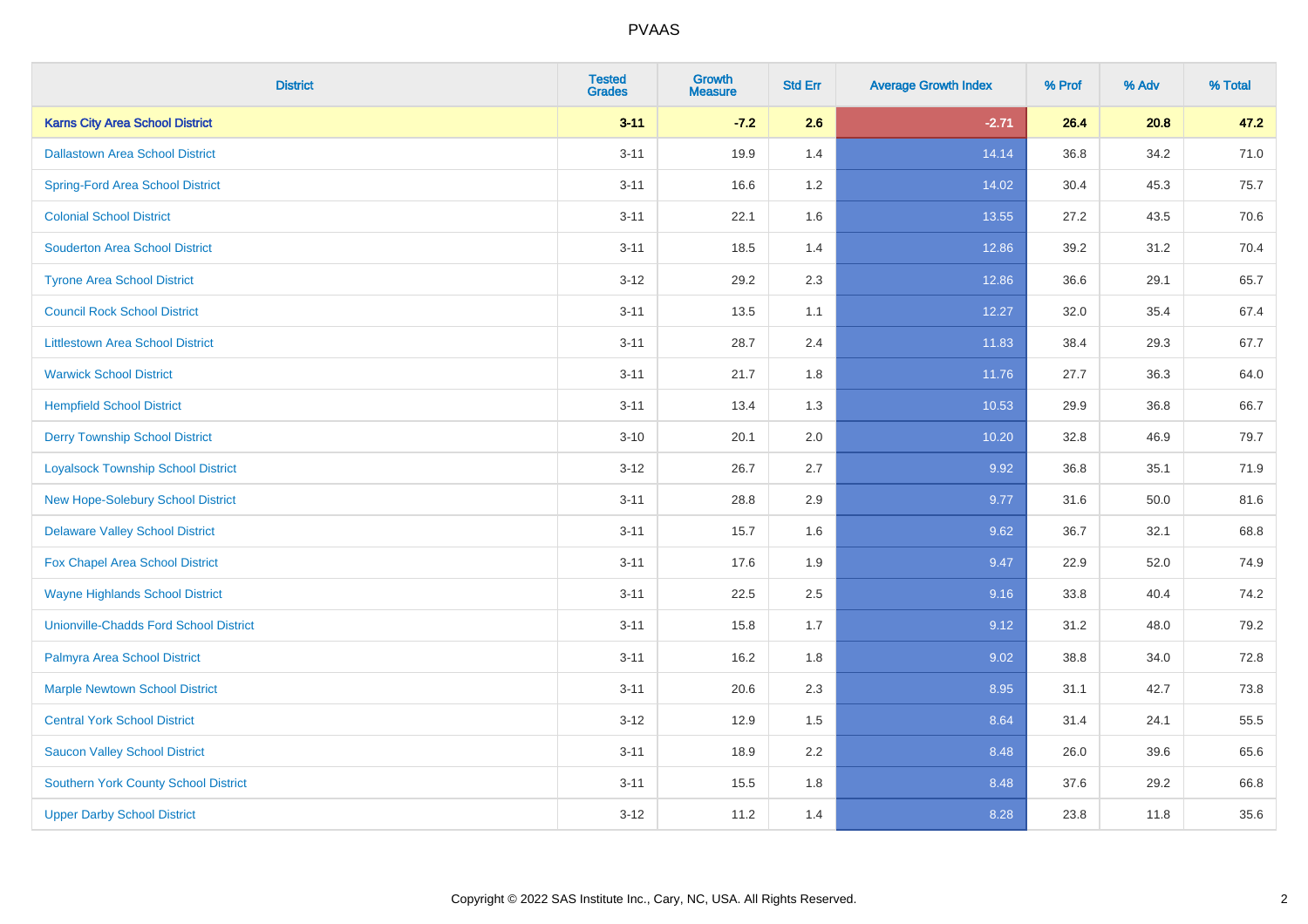| <b>District</b>                           | <b>Tested</b><br><b>Grades</b> | <b>Growth</b><br><b>Measure</b> | <b>Std Err</b> | <b>Average Growth Index</b> | % Prof | % Adv | % Total |
|-------------------------------------------|--------------------------------|---------------------------------|----------------|-----------------------------|--------|-------|---------|
| <b>Karns City Area School District</b>    | $3 - 11$                       | $-7.2$                          | 2.6            | $-2.71$                     | 26.4   | 20.8  | 47.2    |
| <b>Collegium Charter School</b>           | $3 - 10$                       | 21.2                            | 2.6            | 8.18                        | 25.4   | 16.4  | 41.8    |
| <b>Peters Township School District</b>    | $3 - 11$                       | 14.1                            | 1.7            | 8.16                        | 35.2   | 41.6  | 76.8    |
| <b>Upper Saint Clair School District</b>  | $3 - 11$                       | 13.8                            | 1.8            | 7.86                        | 32.2   | 44.5  | 76.7    |
| <b>Mifflin County School District</b>     | $3 - 11$                       | 12.3                            | 1.6            | 7.69                        | 35.1   | 15.1  | 50.3    |
| <b>East Penn School District</b>          | $3 - 11$                       | 8.9                             | 1.2            | 7.61                        | 32.8   | 26.4  | 59.2    |
| <b>Manheim Township School District</b>   | $3 - 12$                       | 10.9                            | 1.5            | 7.51                        | 30.9   | 31.0  | 61.9    |
| <b>Mountain View School District</b>      | $3 - 11$                       | 24.2                            | 3.4            | 7.20                        | 45.8   | 37.3  | 83.0    |
| <b>Danville Area School District</b>      | $3 - 11$                       | 18.4                            | 2.6            | 7.19                        | 32.0   | 46.1  | 78.1    |
| <b>Upper Merion Area School District</b>  | $3 - 11$                       | 14.0                            | 2.0            | 7.15                        | 34.4   | 32.6  | 67.0    |
| <b>Whitehall-Coplay School District</b>   | $3 - 11$                       | 11.8                            | 1.7            | 7.06                        | 32.3   | 21.7  | 54.0    |
| <b>Camp Hill School District</b>          | $3 - 12$                       | 20.7                            | 2.9            | 7.00                        | 32.3   | 41.4  | 73.7    |
| <b>Methacton School District</b>          | $3 - 11$                       | 11.0                            | 1.6            | 6.94                        | 36.0   | 33.6  | 69.6    |
| <b>Millcreek Township School District</b> | $3 - 11$                       | 9.1                             | 1.4            | 6.61                        | 34.5   | 30.1  | 64.6    |
| <b>Neshaminy School District</b>          | $3 - 11$                       | 8.6                             | 1.3            | 6.56                        | 31.3   | 23.9  | 55.2    |
| <b>Manheim Central School District</b>    | $3 - 11$                       | 12.8                            | 2.0            | 6.52                        | 27.8   | 35.4  | 63.2    |
| <b>Cocalico School District</b>           | $3 - 11$                       | 12.3                            | 1.9            | 6.48                        | 28.2   | 32.3  | 60.5    |
| <b>Armstrong School District</b>          | $3 - 11$                       | 9.8                             | 1.6            | 6.22                        | 32.8   | 24.6  | 57.4    |
| <b>Tuscarora School District</b>          | $3 - 11$                       | 13.4                            | 2.2            | 6.20                        | 37.1   | 26.3  | 63.4    |
| <b>Franklin Regional School District</b>  | $3 - 11$                       | 11.3                            | 1.8            | 6.13                        | 30.0   | 35.0  | 65.0    |
| <b>Agora Cyber Charter School</b>         | $3 - 11$                       | 14.6                            | 2.4            | 6.03                        | 24.7   | 19.5  | 44.2    |
| <b>Indiana Area School District</b>       | $3 - 11$                       | 12.0                            | 2.0            | 5.98                        | 30.0   | 30.4  | 60.3    |
| <b>Punxsutawney Area School District</b>  | $3 - 11$                       | 15.8                            | 2.7            | 5.83                        | 18.6   | 29.0  | 47.6    |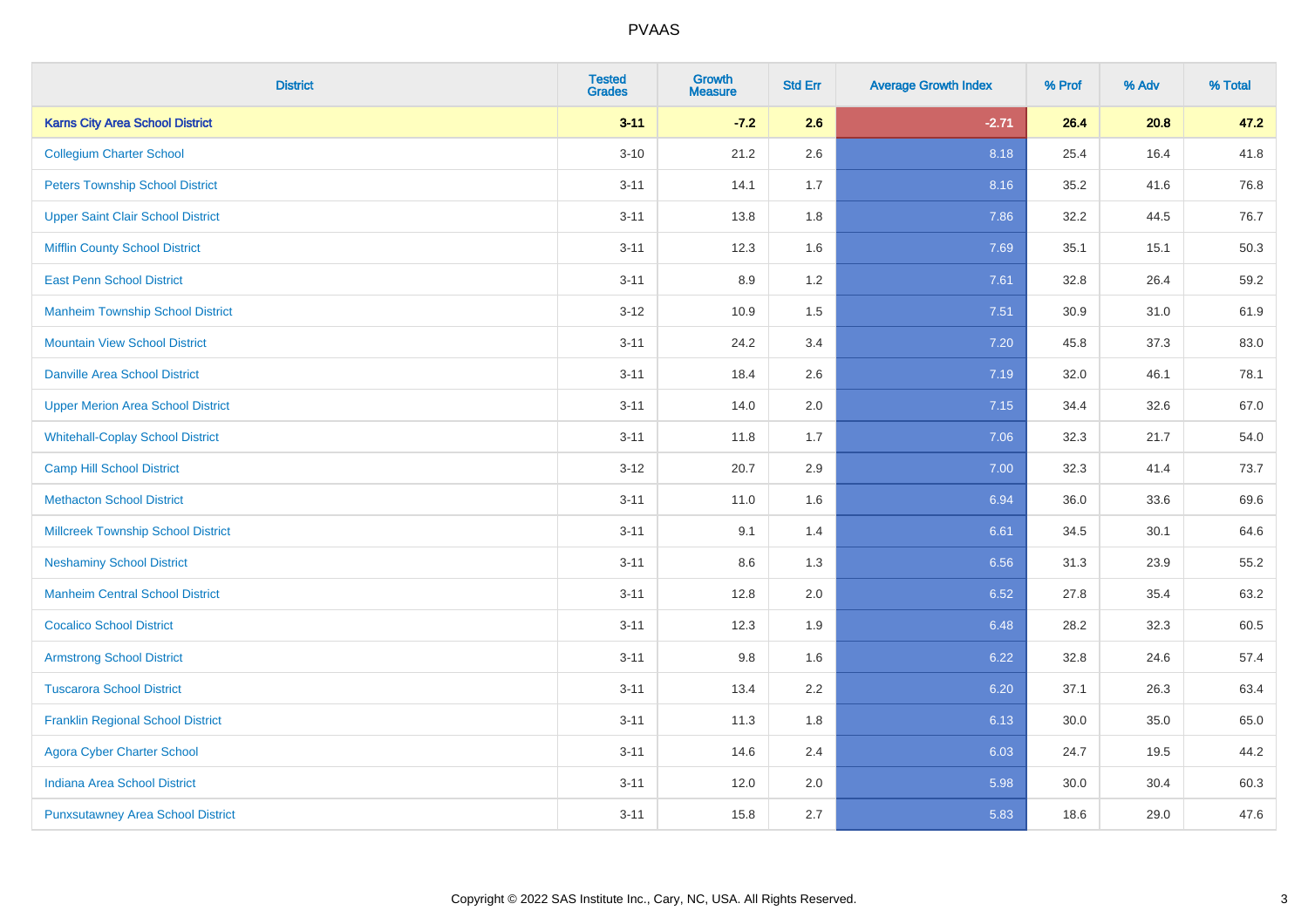| <b>District</b>                              | <b>Tested</b><br><b>Grades</b> | <b>Growth</b><br><b>Measure</b> | <b>Std Err</b> | <b>Average Growth Index</b> | % Prof | % Adv | % Total |
|----------------------------------------------|--------------------------------|---------------------------------|----------------|-----------------------------|--------|-------|---------|
| <b>Karns City Area School District</b>       | $3 - 11$                       | $-7.2$                          | 2.6            | $-2.71$                     | 26.4   | 20.8  | 47.2    |
| <b>Blue Mountain School District</b>         | $3 - 10$                       | 12.2                            | 2.1            | 5.81                        | 30.7   | 26.1  | 56.8    |
| <b>Harbor Creek School District</b>          | $3 - 11$                       | 13.4                            | 2.3            | 5.80                        | 34.5   | 40.7  | 75.2    |
| <b>Pequea Valley School District</b>         | $3 - 11$                       | 18.0                            | 3.1            | 5.74                        | 29.2   | 37.5  | 66.7    |
| Lampeter-Strasburg School District           | $3 - 12$                       | 11.0                            | 1.9            | 5.69                        | 35.4   | 32.3  | 67.7    |
| <b>Hermitage School District</b>             | $3 - 12$                       | 14.0                            | 2.5            | 5.59                        | 34.0   | 27.0  | 61.0    |
| <b>Pine-Richland School District</b>         | $3 - 11$                       | 9.3                             | 1.7            | 5.56                        | 42.3   | 35.8  | 78.1    |
| Lake-Lehman School District                  | $3 - 11$                       | 14.9                            | 2.8            | 5.34                        | 25.8   | 22.5  | 48.3    |
| Penns Valley Area School District            | $3 - 12$                       | 14.1                            | 2.6            | 5.33                        | 29.6   | 23.3  | 52.9    |
| <b>Avon Grove School District</b>            | $3 - 10$                       | 7.6                             | 1.4            | 5.29                        | 33.7   | 33.2  | 67.0    |
| <b>Cornwall-Lebanon School District</b>      | $3 - 11$                       | 8.2                             | 1.6            | 5.24                        | 28.0   | 20.5  | 48.6    |
| <b>West Branch Area School District</b>      | $3 - 11$                       | 17.0                            | 3.3            | 5.20                        | 47.1   | 19.1  | 66.2    |
| <b>Fleetwood Area School District</b>        | $3 - 10$                       | 10.4                            | 2.0            | 5.19                        | 31.7   | 25.8  | 57.5    |
| <b>Pennridge School District</b>             | $3 - 10$                       | 7.4                             | 1.5            | 5.10                        | 32.0   | 27.6  | 59.6    |
| Pen Argyl Area School District               | $3 - 12$                       | 12.8                            | 2.5            | 5.10                        | 28.5   | 23.8  | 52.3    |
| <b>Berlin Brothersvalley School District</b> | $3 - 11$                       | 19.6                            | 4.0            | 4.93                        | 28.3   | 41.3  | 69.6    |
| <b>Easton Area School District</b>           | $3 - 12$                       | 6.3                             | 1.3            | 4.91                        | 24.1   | 13.0  | 37.1    |
| <b>Quaker Valley School District</b>         | $3 - 11$                       | 12.2                            | 2.5            | 4.90                        | 39.5   | 26.4  | 65.9    |
| <b>Belle Vernon Area School District</b>     | $3 - 11$                       | 11.1                            | 2.3            | 4.88                        | 31.6   | 25.4  | 57.1    |
| <b>Lehighton Area School District</b>        | $3 - 11$                       | 11.4                            | 2.4            | 4.84                        | 30.5   | 24.9  | 55.3    |
| <b>Iroquois School District</b>              | $3 - 11$                       | 13.6                            | 2.8            | 4.83                        | 33.3   | 16.0  | 49.4    |
| <b>Penn Manor School District</b>            | $3 - 11$                       | 7.1                             | 1.5            | 4.82                        | 26.7   | 20.5  | 47.2    |
| <b>Lakeland School District</b>              | $3 - 11$                       | 13.3                            | 2.8            | 4.80                        | 22.2   | 21.2  | 43.4    |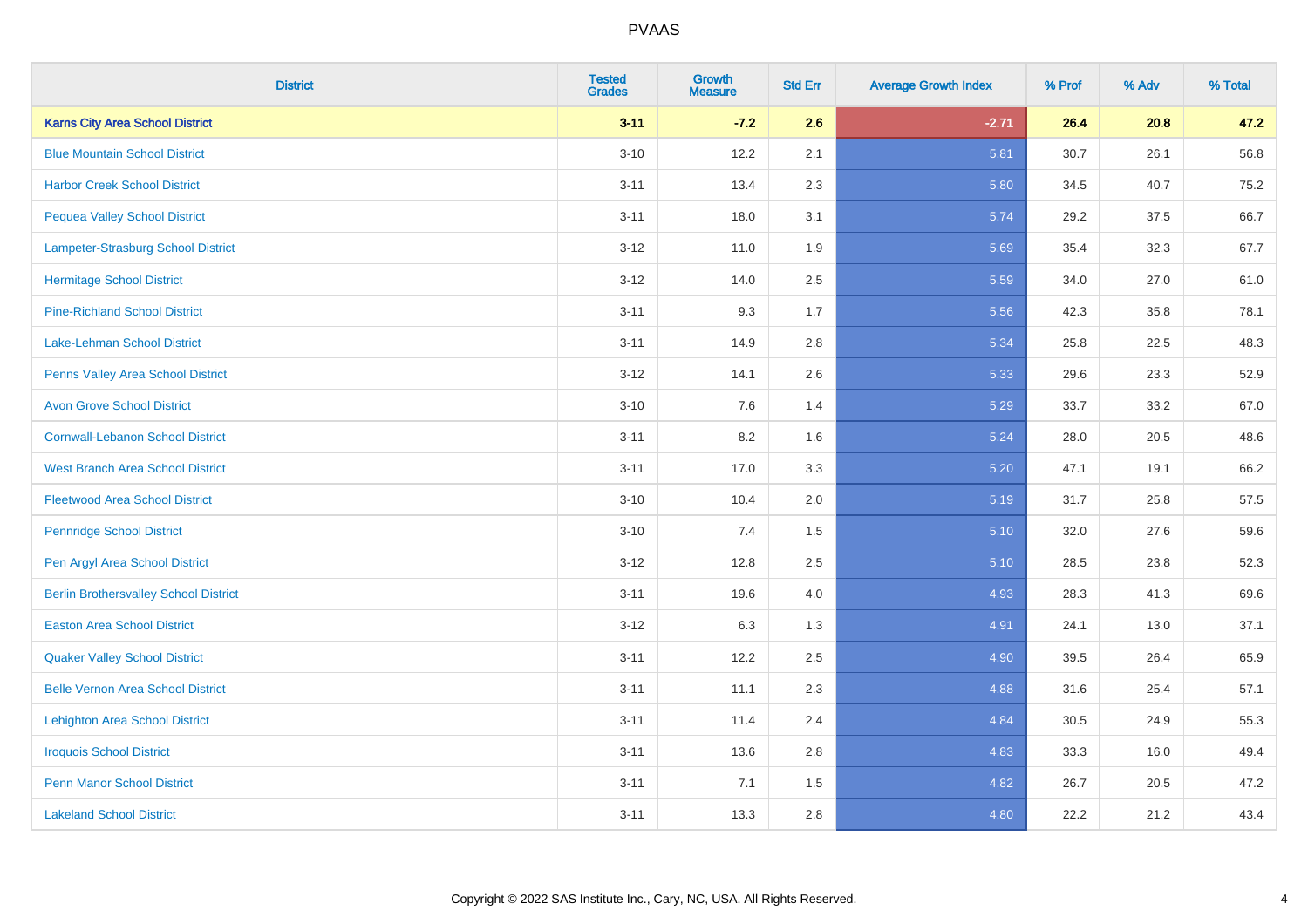| <b>District</b>                                | <b>Tested</b><br><b>Grades</b> | <b>Growth</b><br><b>Measure</b> | <b>Std Err</b> | <b>Average Growth Index</b> | % Prof | % Adv | % Total |
|------------------------------------------------|--------------------------------|---------------------------------|----------------|-----------------------------|--------|-------|---------|
| <b>Karns City Area School District</b>         | $3 - 11$                       | $-7.2$                          | 2.6            | $-2.71$                     | 26.4   | 20.8  | 47.2    |
| <b>West Perry School District</b>              | $3 - 11$                       | 11.0                            | 2.3            | 4.76                        | 26.9   | 20.5  | 47.4    |
| <b>Stroudsburg Area School District</b>        | $3 - 11$                       | 7.5                             | 1.6            | 4.70                        | 30.4   | 18.3  | 48.7    |
| Northern York County School District           | $3 - 11$                       | 8.4                             | 1.8            | 4.63                        | 24.3   | 23.1  | 47.4    |
| <b>Conewago Valley School District</b>         | $3 - 12$                       | 7.6                             | 1.7            | 4.46                        | 41.3   | 19.4  | 60.6    |
| <b>Montrose Area School District</b>           | $3 - 10$                       | 12.3                            | 2.8            | 4.41                        | 37.8   | 28.9  | 66.7    |
| <b>Pennsbury School District</b>               | $3 - 11$                       | 5.6                             | 1.3            | 4.38                        | 37.7   | 27.7  | 65.4    |
| <b>Lower Moreland Township School District</b> | $3 - 11$                       | 8.7                             | 2.0            | 4.35                        | 38.2   | 33.2  | 71.4    |
| <b>West Allegheny School District</b>          | $3 - 12$                       | 8.6                             | 2.0            | 4.34                        | 37.3   | 27.2  | 64.5    |
| <b>Coudersport Area School District</b>        | $3 - 11$                       | 14.8                            | 3.4            | 4.33                        | 34.7   | 28.0  | 62.7    |
| Maritime Academy Charter School                | $3 - 10$                       | 13.2                            | 3.1            | 4.29                        | 24.0   | 1.3   | 25.3    |
| <b>Wallenpaupack Area School District</b>      | $3 - 11$                       | 8.8                             | 2.1            | 4.28                        | 28.5   | 18.9  | 47.4    |
| Pennsylvania Leadership Charter School         | $3 - 11$                       | 8.0                             | 1.9            | 4.22                        | 33.1   | 27.8  | 60.9    |
| <b>Elizabethtown Area School District</b>      | $3 - 12$                       | 7.1                             | 1.7            | 4.19                        | 36.4   | 27.6  | 64.0    |
| <b>Laurel School District</b>                  | $3 - 11$                       | 13.0                            | 3.1            | 4.19                        | 30.3   | 15.7  | 46.1    |
| <b>Valley View School District</b>             | $3 - 11$                       | 9.3                             | 2.2            | 4.18                        | 26.6   | 23.1  | 49.7    |
| <b>Ephrata Area School District</b>            | $3 - 11$                       | 6.8                             | 1.7            | 4.08                        | 31.6   | 17.1  | 48.8    |
| Downingtown Area School District               | $3 - 11$                       | 4.4                             | 1.1            | 4.06                        | 30.1   | 32.0  | 62.2    |
| <b>Radnor Township School District</b>         | $3 - 12$                       | 7.5                             | 1.9            | 4.03                        | 33.0   | 38.3  | 71.3    |
| <b>Abington Heights School District</b>        | $3 - 11$                       | 6.7                             | 1.7            | 4.00                        | 33.8   | 31.7  | 65.5    |
| <b>Phoenixville Area School District</b>       | $3 - 11$                       | 7.3                             | 1.8            | 3.96                        | 32.3   | 27.6  | 59.8    |
| <b>Dallas School District</b>                  | $3 - 11$                       | 8.1                             | 2.1            | 3.87                        | 32.4   | 22.4  | 54.8    |
| <b>Warrior Run School District</b>             | $3 - 11$                       | 10.5                            | 2.7            | 3.86                        | 34.1   | 16.8  | 50.9    |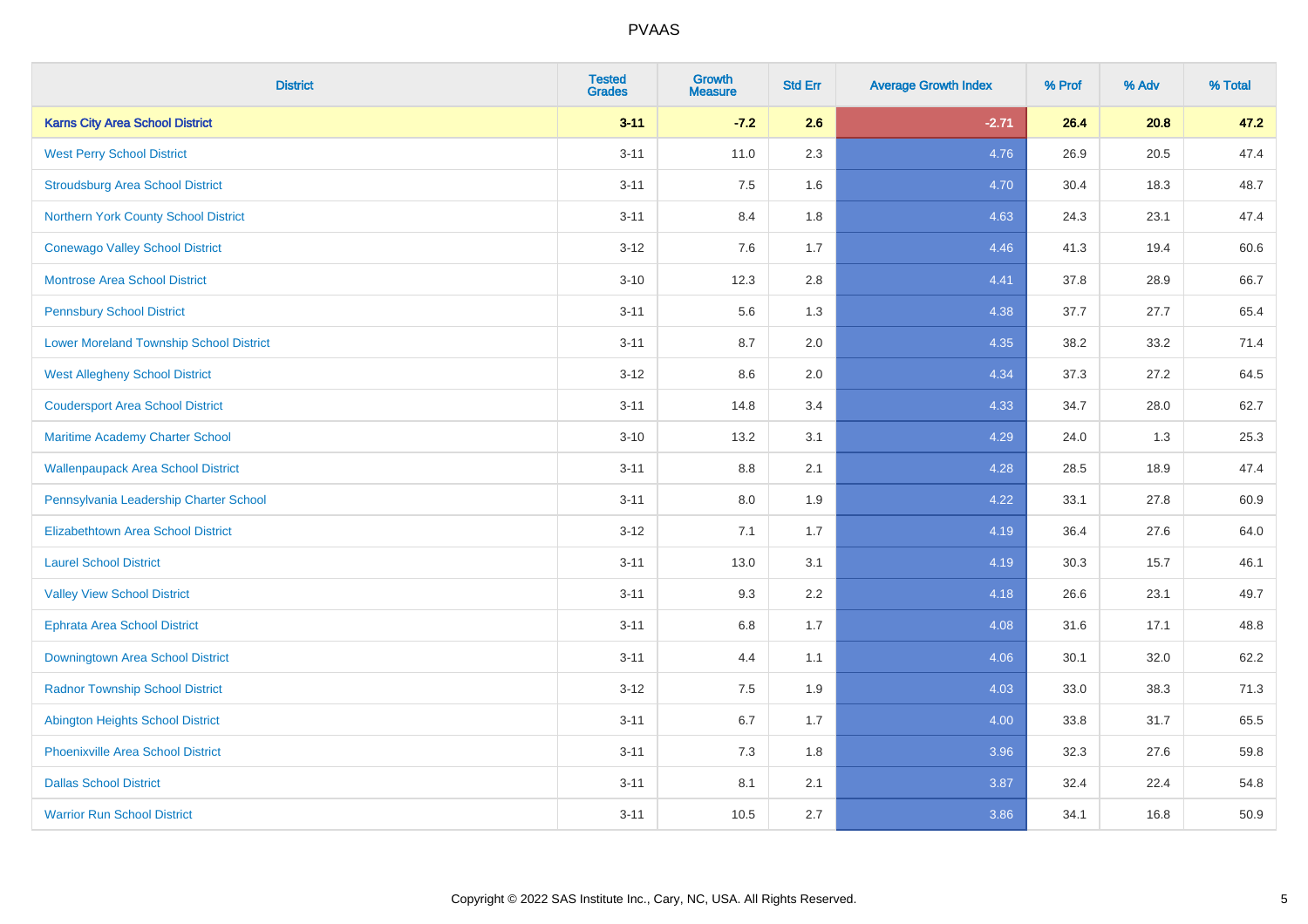| <b>District</b>                            | <b>Tested</b><br><b>Grades</b> | <b>Growth</b><br><b>Measure</b> | <b>Std Err</b> | <b>Average Growth Index</b> | % Prof | % Adv   | % Total  |
|--------------------------------------------|--------------------------------|---------------------------------|----------------|-----------------------------|--------|---------|----------|
| <b>Karns City Area School District</b>     | $3 - 11$                       | $-7.2$                          | 2.6            | $-2.71$                     | 26.4   | 20.8    | 47.2     |
| <b>Hazleton Area School District</b>       | $3 - 11$                       | 6.0                             | 1.6            | 3.85                        | 20.5   | $9.0\,$ | 29.5     |
| <b>Juniata County School District</b>      | $3 - 12$                       | 7.7                             | 2.0            | 3.81                        | 22.9   | 18.9    | 41.8     |
| <b>Hampton Township School District</b>    | $3 - 11$                       | 7.4                             | 2.0            | 3.79                        | 37.9   | 39.2    | 77.0     |
| <b>Dover Area School District</b>          | $3 - 12$                       | 7.1                             | 1.9            | 3.78                        | 33.0   | 18.7    | 51.7     |
| <b>Spring Cove School District</b>         | $3 - 11$                       | 9.1                             | 2.4            | 3.77                        | 31.8   | 25.4    | 57.1     |
| <b>Reading School District</b>             | $3 - 11$                       | 4.3                             | $1.2$          | 3.71                        | 16.8   | 6.0     | 22.8     |
| <b>William Penn School District</b>        | $3 - 12$                       | 7.0                             | 1.9            | 3.61                        | 14.0   | 7.2     | 21.3     |
| <b>Tredyffrin-Easttown School District</b> | $3 - 10$                       | 8.7                             | 2.4            | 3.57                        | 35.2   | 35.8    | 71.0     |
| Oil City Area School District              | $3 - 11$                       | 8.6                             | 2.4            | 3.56                        | 29.1   | 13.1    | 42.2     |
| <b>York Suburban School District</b>       | $3 - 11$                       | 7.4                             | 2.1            | 3.55                        | 24.9   | 31.2    | 56.1     |
| <b>North Pocono School District</b>        | $3 - 11$                       | 13.1                            | 3.7            | 3.54                        | 31.4   | 33.3    | 64.7     |
| <b>Mars Area School District</b>           | $3 - 10$                       | 6.6                             | 1.9            | 3.45                        | 36.7   | 32.4    | 69.1     |
| <b>Fairview School District</b>            | $3 - 11$                       | 8.3                             | 2.4            | 3.43                        | 41.9   | 34.9    | 76.7     |
| Wilmington Area School District            | $3 - 11$                       | 11.1                            | 3.3            | 3.37                        | 29.8   | 26.2    | 56.0     |
| <b>Conrad Weiser Area School District</b>  | $3 - 11$                       | 7.1                             | 2.1            | 3.34                        | 28.2   | 14.4    | 42.6     |
| <b>Bellefonte Area School District</b>     | $3 - 11$                       | 6.7                             | 2.0            | 3.34                        | 28.8   | 21.5    | $50.2\,$ |
| <b>Kutztown Area School District</b>       | $3 - 12$                       | 9.3                             | 2.8            | 3.34                        | 38.5   | 14.6    | 53.2     |
| South Fayette Township School District     | $3 - 11$                       | $6.0\,$                         | 1.8            | 3.33                        | 32.2   | 38.3    | 70.5     |
| <b>Steel Valley School District</b>        | $3 - 11$                       | 11.1                            | 3.3            | 3.33                        | 34.8   | 10.1    | 44.9     |
| <b>Upper Dauphin Area School District</b>  | $3 - 11$                       | 16.5                            | 5.1            | 3.26                        | 37.5   | 26.8    | 64.3     |
| <b>Penncrest School District</b>           | $3 - 11$                       | 6.0                             | 1.9            | 3.24                        | 31.1   | 16.9    | 48.0     |
| <b>Apollo-Ridge School District</b>        | $3-12$                         | 9.5                             | 3.0            | 3.23                        | 34.0   | 9.4     | 43.4     |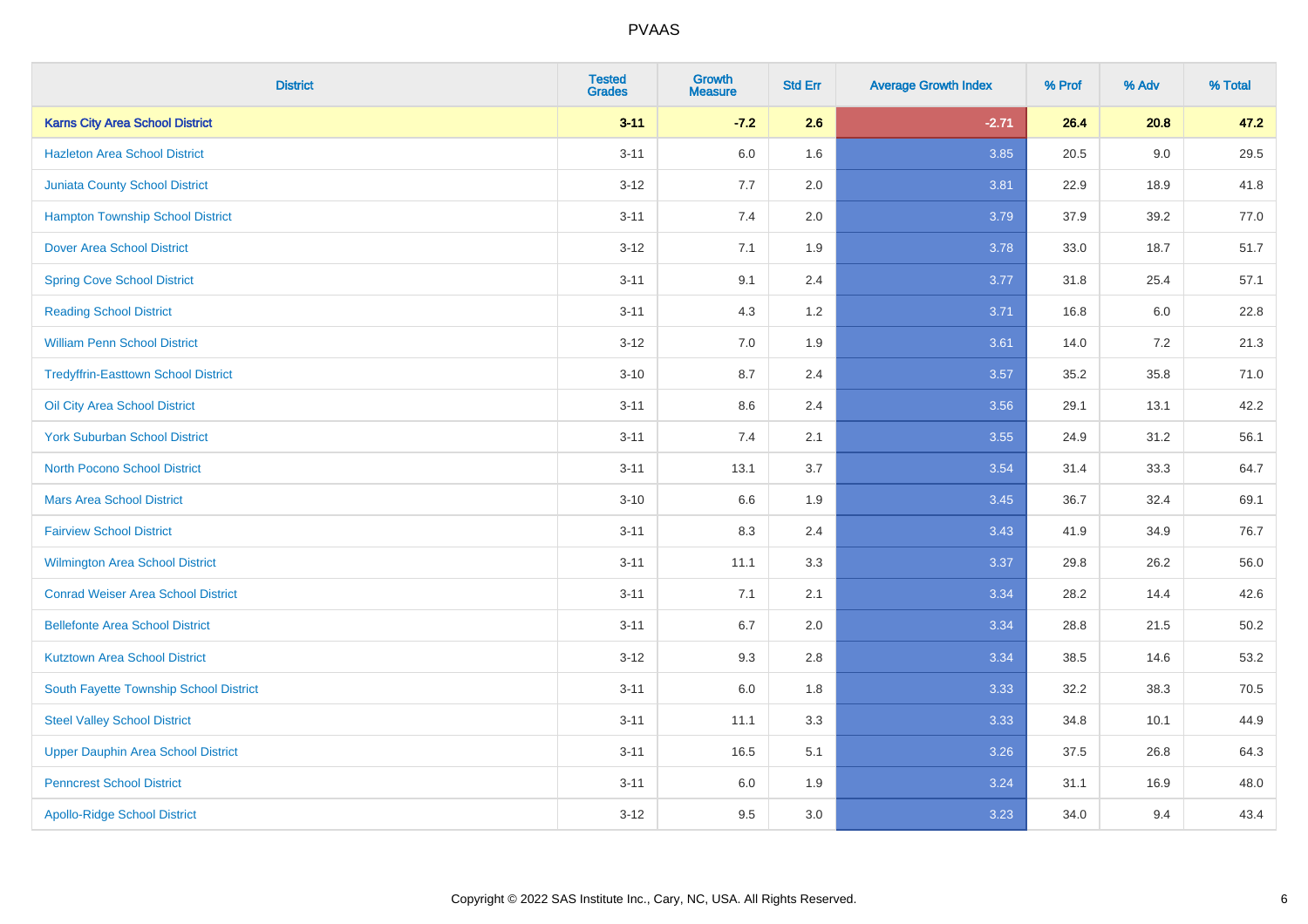| <b>District</b>                                    | <b>Tested</b><br><b>Grades</b> | Growth<br><b>Measure</b> | <b>Std Err</b> | <b>Average Growth Index</b> | % Prof | % Adv | % Total |
|----------------------------------------------------|--------------------------------|--------------------------|----------------|-----------------------------|--------|-------|---------|
| <b>Karns City Area School District</b>             | $3 - 11$                       | $-7.2$                   | 2.6            | $-2.71$                     | 26.4   | 20.8  | 47.2    |
| <b>Avon Grove Charter School</b>                   | $3 - 11$                       | 9.8                      | 3.1            | 3.18                        | 32.4   | 26.0  | 58.4    |
| 21st Century Cyber Charter School                  | $6 - 12$                       | 6.6                      | 2.1            | 3.16                        | 29.0   | 21.8  | 50.8    |
| <b>Greenwood School District</b>                   | $3 - 11$                       | 11.3                     | 3.6            | 3.14                        | 31.2   | 32.8  | 63.9    |
| Capital Area School for the Arts Charter School    | $9 - 11$                       | 14.2                     | 4.5            | 3.13                        | 27.5   | 30.0  | 57.5    |
| <b>Kane Area School District</b>                   | $3 - 10$                       | 8.8                      | 2.9            | 3.07                        | 31.4   | 19.8  | 51.2    |
| <b>Upper Perkiomen School District</b>             | $3 - 11$                       | 5.7                      | 1.9            | 3.04                        | 25.4   | 19.9  | 45.4    |
| <b>Lower Dauphin School District</b>               | $3 - 11$                       | 5.3                      | 1.8            | 3.03                        | 30.6   | 26.8  | 57.5    |
| Allegheny-Clarion Valley School District           | $3 - 10$                       | 12.3                     | 4.1            | 3.03                        | 33.3   | 19.0  | 52.4    |
| <b>Line Mountain School District</b>               | $3 - 11$                       | 11.7                     | 3.9            | 3.01                        | 40.4   | 42.3  | 82.7    |
| <b>Bald Eagle Area School District</b>             | $3 - 11$                       | 7.6                      | 2.5            | 3.00                        | 31.6   | 15.6  | 47.3    |
| <b>Canton Area School District</b>                 | $3 - 11$                       | 8.4                      | 2.9            | 2.92                        | 13.8   | 23.0  | 36.8    |
| South Butler County School District                | $3 - 10$                       | 6.3                      | 2.2            | 2.80                        | 37.8   | 19.2  | 57.0    |
| <b>Great Valley School District</b>                | $3 - 11$                       | 5.4                      | 2.0            | 2.77                        | 33.8   | 33.5  | 67.3    |
| <b>Donegal School District</b>                     | $3-12$                         | 5.9                      | 2.2            | 2.72                        | 34.1   | 23.1  | 57.2    |
| <b>Tamaqua Area School District</b>                | $3 - 12$                       | 6.5                      | 2.4            | 2.72                        | 34.3   | 17.5  | 51.8    |
| <b>Crawford Central School District</b>            | $3 - 11$                       | 5.7                      | 2.1            | 2.71                        | 26.4   | 15.8  | 42.1    |
| Saint Marys Area School District                   | $3 - 11$                       | 6.0                      | 2.2            | 2.69                        | 35.4   | 18.3  | 53.7    |
| <b>Bedford Area School District</b>                | $3 - 11$                       | 6.4                      | 2.4            | 2.68                        | 31.0   | 20.6  | 51.6    |
| <b>Commonwealth Charter Academy Charter School</b> | $3 - 10$                       | 4.2                      | 1.6            | 2.68                        | 27.0   | 15.6  | 42.5    |
| <b>Palisades School District</b>                   | $3 - 11$                       | 7.7                      | 2.9            | 2.66                        | 27.8   | 20.3  | 48.1    |
| Northern Tioga School District                     | $3 - 12$                       | 6.8                      | 2.6            | 2.64                        | 25.0   | 16.9  | 41.9    |
| <b>Homer-Center School District</b>                | $3 - 11$                       | 8.8                      | 3.5            | 2.53                        | 38.0   | 17.7  | 55.8    |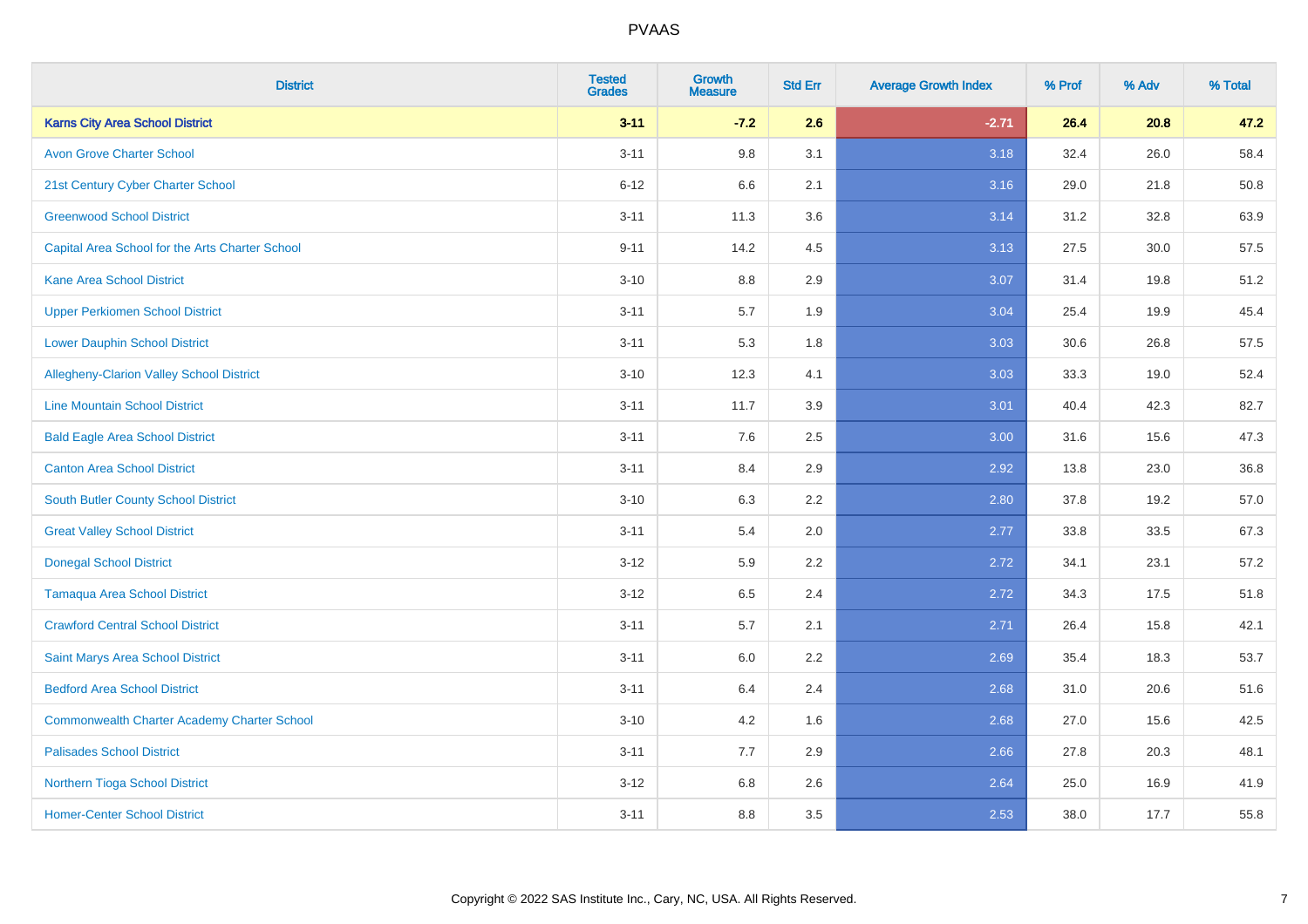| <b>District</b>                                | <b>Tested</b><br><b>Grades</b> | <b>Growth</b><br><b>Measure</b> | <b>Std Err</b> | <b>Average Growth Index</b> | % Prof | % Adv | % Total |
|------------------------------------------------|--------------------------------|---------------------------------|----------------|-----------------------------|--------|-------|---------|
| <b>Karns City Area School District</b>         | $3 - 11$                       | $-7.2$                          | 2.6            | $-2.71$                     | 26.4   | 20.8  | 47.2    |
| Northern Lehigh School District                | $3 - 12$                       | 6.1                             | 2.5            | 2.42                        | 21.4   | 18.0  | 39.3    |
| <b>Bentworth School District</b>               | $3 - 11$                       | 7.0                             | 3.0            | 2.36                        | 26.6   | 17.0  | 43.6    |
| <b>Red Lion Area School District</b>           | $3 - 11$                       | 4.5                             | 1.9            | 2.31                        | 32.3   | 21.5  | 53.8    |
| Huntingdon Area School District                | $3 - 11$                       | 5.8                             | 2.6            | 2.28                        | 27.8   | 17.4  | 45.2    |
| <b>Brandywine Heights Area School District</b> | $3 - 11$                       | 5.8                             | 2.6            | 2.27                        | 27.7   | 28.6  | 56.2    |
| East Pennsboro Area School District            | $3 - 11$                       | 4.8                             | 2.1            | 2.26                        | 36.8   | 16.9  | 53.7    |
| <b>Wallingford-Swarthmore School District</b>  | $3 - 10$                       | 5.0                             | 2.2            | 2.25                        | 33.3   | 37.1  | 70.4    |
| <b>Glendale School District</b>                | $3 - 10$                       | 7.9                             | 3.5            | 2.25                        | 42.6   | 9.3   | 51.8    |
| <b>Blue Ridge School District</b>              | $3 - 11$                       | 8.3                             | 3.7            | 2.24                        | 29.6   | 9.3   | 38.9    |
| Mastery Charter School - Hardy Williams        | $3 - 11$                       | 6.6                             | 3.0            | 2.21                        | 24.7   | 1.2   | 25.9    |
| <b>Brookville Area School District</b>         | $3 - 11$                       | 6.8                             | 3.1            | 2.19                        | 46.1   | 14.6  | 60.7    |
| <b>Mckeesport Area School District</b>         | $3 - 12$                       | 4.6                             | 2.2            | 2.14                        | 21.1   | 4.4   | 25.5    |
| <b>Muncy School District</b>                   | $3 - 11$                       | 6.9                             | 3.3            | 2.12                        | 37.6   | 18.8  | 56.4    |
| Northeastern York School District              | $3 - 11$                       | $3.8\,$                         | 1.8            | 2.11                        | 32.7   | 21.0  | 53.7    |
| Northampton Area School District               | $3 - 11$                       | 3.2                             | 1.5            | 2.05                        | 29.8   | 17.9  | 47.7    |
| <b>Keystone Central School District</b>        | $3 - 11$                       | 3.6                             | 1.8            | 2.04                        | 27.1   | 14.6  | 41.8    |
| <b>Benton Area School District</b>             | $3 - 10$                       | 8.1                             | 4.0            | 2.01                        | 35.7   | 28.6  | 64.3    |
| Pennsylvania Distance Learning Charter School  | $3 - 12$                       | 6.8                             | 3.4            | 1.99                        | 19.8   | 6.2   | 25.9    |
| South Middleton School District                | $3 - 11$                       | 4.4                             | 2.2            | 1.95                        | 31.1   | 16.4  | 47.5    |
| <b>Oswayo Valley School District</b>           | $3 - 12$                       | 9.9                             | 5.1            | 1.93                        | 26.5   | 44.1  | 70.6    |
| <b>Spring Grove Area School District</b>       | $3 - 11$                       | 3.9                             | 2.0            | 1.90                        | 30.0   | 23.0  | 53.0    |
| <b>Eastern Lebanon County School District</b>  | $3 - 11$                       | 4.0                             | 2.1            | 1.89                        | 23.5   | 11.5  | 35.0    |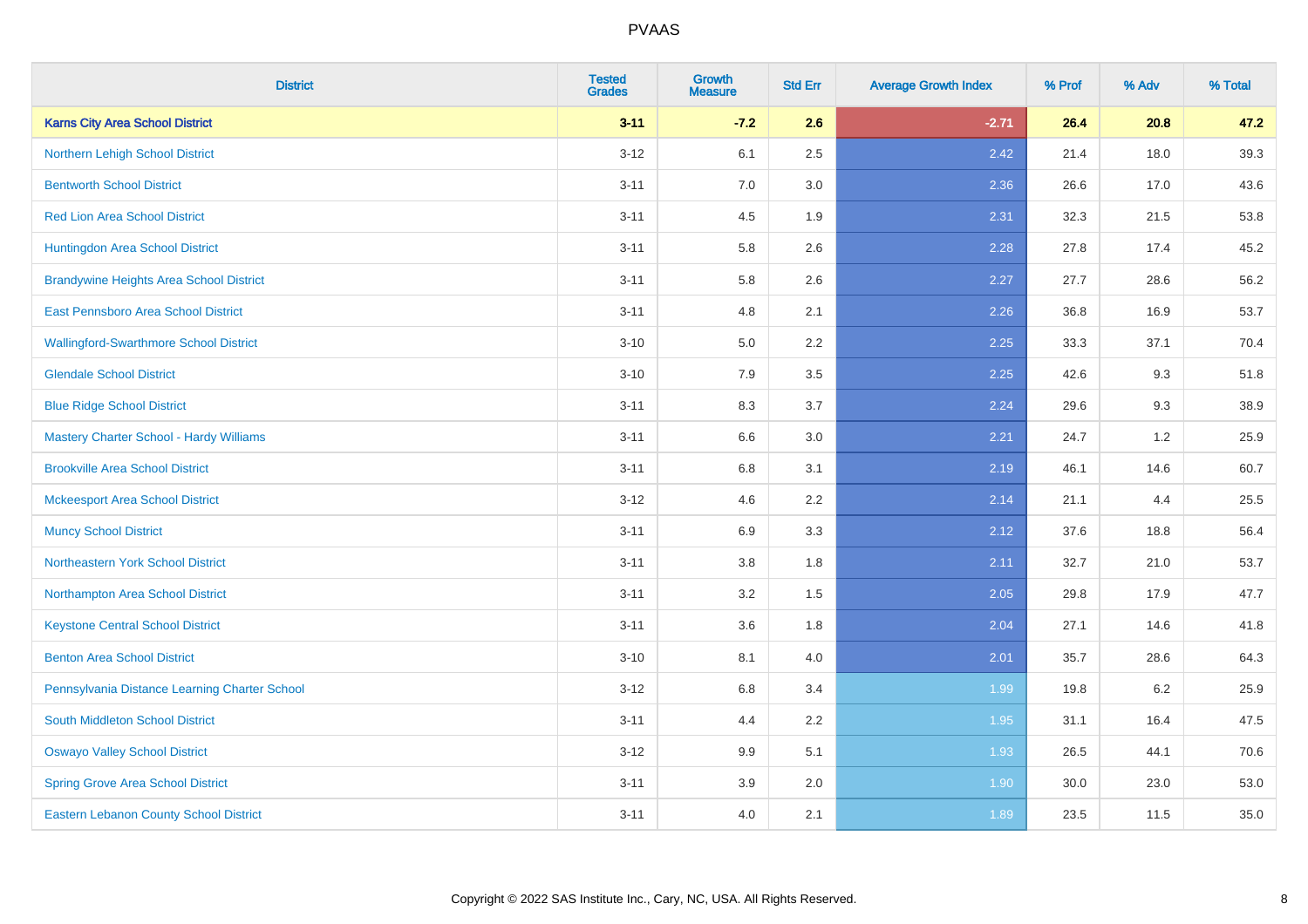| <b>District</b>                             | <b>Tested</b><br><b>Grades</b> | <b>Growth</b><br><b>Measure</b> | <b>Std Err</b> | <b>Average Growth Index</b> | % Prof | % Adv | % Total |
|---------------------------------------------|--------------------------------|---------------------------------|----------------|-----------------------------|--------|-------|---------|
| <b>Karns City Area School District</b>      | $3 - 11$                       | $-7.2$                          | 2.6            | $-2.71$                     | 26.4   | 20.8  | 47.2    |
| <b>United School District</b>               | $3 - 11$                       | 6.3                             | 3.3            | 1.89                        | 38.8   | 16.3  | 55.0    |
| <b>Perkiomen Valley School District</b>     | $3 - 11$                       | 2.7                             | 1.5            | 1.83                        | 35.0   | 25.3  | 60.3    |
| <b>Central Valley School District</b>       | $3 - 10$                       | 4.7                             | 2.6            | 1.83                        | 37.8   | 18.5  | 56.3    |
| <b>Sayre Area School District</b>           | $3 - 11$                       | 5.8                             | 3.2            | 1.81                        | 30.3   | 21.0  | 51.3    |
| Leechburg Area School District              | $3 - 11$                       | 7.0                             | 3.9            | 1.79                        | 37.7   | 4.9   | 42.6    |
| Mt Lebanon School District                  | $3 - 11$                       | 2.4                             | 1.3            | 1.79                        | 39.3   | 37.4  | 76.8    |
| <b>Wyalusing Area School District</b>       | $3 - 12$                       | 5.7                             | 3.2            | 1.78                        | 38.6   | 12.9  | 51.4    |
| <b>Multicultural Academy Charter School</b> | $9 - 11$                       | 6.0                             | 3.4            | 1.77                        | 12.3   | 0.0   | 12.3    |
| <b>Port Allegany School District</b>        | $3 - 11$                       | 6.5                             | 3.7            | 1.74                        | 26.4   | 11.3  | 37.7    |
| <b>Penn-Trafford School District</b>        | $3 - 11$                       | 2.9                             | 1.8            | 1.68                        | 46.3   | 26.2  | 72.5    |
| <b>West Shore School District</b>           | $3 - 12$                       | 2.2                             | 1.3            | 1.68                        | 31.8   | 15.2  | 47.1    |
| <b>Waynesboro Area School District</b>      | $3 - 12$                       | 3.0                             | 1.8            | 1.67                        | 26.0   | 23.5  | 49.5    |
| Dr Robert Ketterer Charter School Inc       | $6 - 12$                       | 7.1                             | 4.3            | 1.66                        | 7.3    | 1.7   | 9.0     |
| <b>Halifax Area School District</b>         | $3 - 11$                       | 5.8                             | 3.5            | 1.64                        | 32.1   | 18.9  | 50.9    |
| <b>Salisbury Township School District</b>   | $3 - 11$                       | 5.8                             | 3.6            | 1.62                        | 24.4   | 12.6  | 37.0    |
| <b>Fort Leboeuf School District</b>         | $3 - 11$                       | 3.5                             | 2.2            | 1.58                        | 32.0   | 16.8  | 48.8    |
| <b>Gateway School District</b>              | $3 - 11$                       | 3.1                             | 2.0            | 1.55                        | 35.7   | 18.5  | 54.2    |
| <b>Smethport Area School District</b>       | $3 - 12$                       | 5.8                             | 3.8            | 1.52                        | 24.6   | 20.0  | 44.6    |
| <b>Northern Potter School District</b>      | $3 - 12$                       | 6.8                             | 4.6            | 1.48                        | 30.6   | 11.1  | 41.7    |
| South Western School District               | $3-12$                         | $2.5\,$                         | 1.7            | 1.48                        | 36.2   | 19.7  | 55.9    |
| Susquehanna Township School District        | $3 - 12$                       | 3.9                             | 2.7            | 1.45                        | 19.0   | 13.1  | 32.0    |
| <b>Conestoga Valley School District</b>     | $3 - 11$                       | 2.4                             | 1.7            | 1.43                        | 35.0   | 23.5  | 58.5    |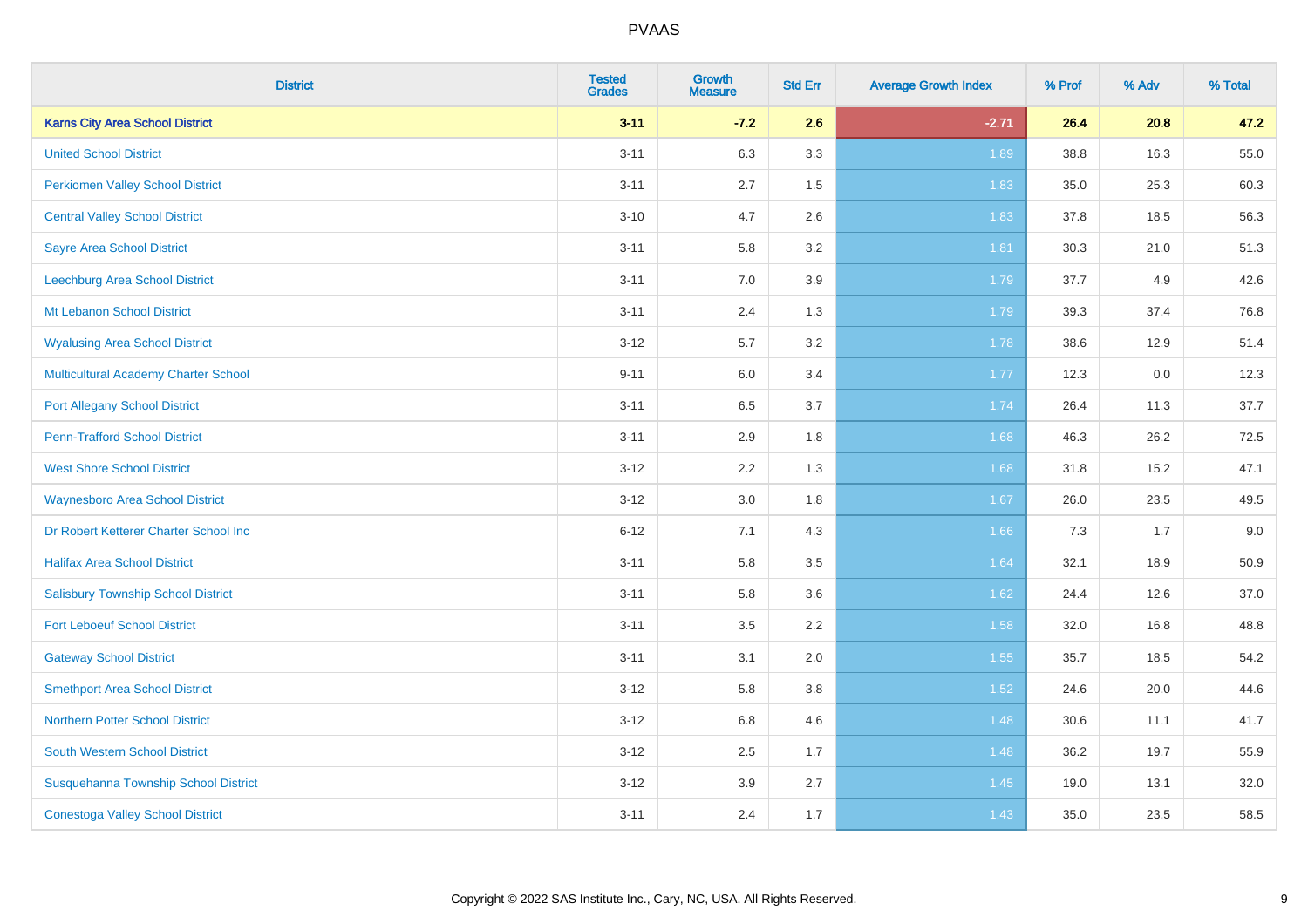| <b>District</b>                                | <b>Tested</b><br><b>Grades</b> | Growth<br><b>Measure</b> | <b>Std Err</b> | <b>Average Growth Index</b> | % Prof | % Adv | % Total |
|------------------------------------------------|--------------------------------|--------------------------|----------------|-----------------------------|--------|-------|---------|
| <b>Karns City Area School District</b>         | $3 - 11$                       | $-7.2$                   | 2.6            | $-2.71$                     | 26.4   | 20.8  | 47.2    |
| <b>Midd-West School District</b>               | $3 - 11$                       | 3.6                      | 2.6            | 1.42                        | 28.6   | 25.0  | 53.6    |
| <b>Western Wayne School District</b>           | $3 - 11$                       | 3.6                      | 2.6            | 1.39                        | 30.8   | 16.2  | 47.0    |
| <b>Conemaugh Township Area School District</b> | $3 - 12$                       | 4.8                      | 3.5            | 1.39                        | 30.9   | 27.8  | 58.8    |
| <b>Mastery Charter School - Thomas Campus</b>  | $3 - 10$                       | 7.9                      | 5.7            | 1.39                        | 12.5   | 0.0   | 12.5    |
| <b>Chestnut Ridge School District</b>          | $3-12$                         | 4.0                      | 2.9            | 1.38                        | 33.2   | 11.0  | 44.2    |
| Philipsburg-Osceola Area School District       | $3 - 11$                       | 4.1                      | 3.0            | 1.37                        | 22.5   | 16.2  | 38.8    |
| <b>Keystone School District</b>                | $3 - 11$                       | 7.8                      | 5.7            | 1.37                        | 35.0   | 45.0  | 80.0    |
| <b>Ringgold School District</b>                | $3 - 11$                       | 2.9                      | 2.2            | 1.32                        | 23.8   | 13.3  | 37.1    |
| Pennsylvania Virtual Charter School            | $3 - 11$                       | 4.4                      | 3.4            | 1.31                        | 29.8   | 21.2  | 51.0    |
| <b>Purchase Line School District</b>           | $3-12$                         | 4.3                      | 3.3            | 1.30                        | 32.3   | 9.0   | 41.4    |
| Johnsonburg Area School District               | $3 - 11$                       | 5.0                      | 3.9            | 1.27                        | 35.5   | 11.8  | 47.4    |
| <b>Bloomsburg Area School District</b>         | $3 - 10$                       | 4.3                      | 3.4            | $1.26$                      | 36.5   | 20.6  | 57.1    |
| <b>Bellwood-Antis School District</b>          | $3 - 10$                       | 3.5                      | 2.8            | 1.24                        | 40.9   | 19.4  | 60.2    |
| <b>Upper Dublin School District</b>            | $3-12$                         | 2.1                      | 1.8            | 1.19                        | 34.7   | 30.0  | 64.7    |
| <b>Solanco School District</b>                 | $3 - 11$                       | 2.2                      | 1.8            | 1.18                        | 27.2   | 15.0  | 42.3    |
| <b>Newport School District</b>                 | $3 - 12$                       | $3.8\,$                  | 3.3            | 1.17                        | 38.8   | 10.4  | 49.2    |
| People For People Charter School               | $3-12$                         | 6.4                      | 5.6            | 1.15                        | 2.4    | 0.0   | 2.4     |
| Esperanza Cyber Charter School                 | $3 - 11$                       | 7.1                      | 6.1            | 1.15                        | 8.8    | 2.9   | 11.8    |
| <b>Southeast Delco School District</b>         | $3 - 10$                       | 3.9                      | 3.5            | 1.12                        | 18.6   | 3.4   | 22.0    |
| <b>Athens Area School District</b>             | $3 - 11$                       | 2.6                      | 2.3            | 1.11                        | 34.9   | 12.3  | 47.3    |
| <b>Haverford Township School District</b>      | $3 - 11$                       | 1.4                      | 1.4            | 1.05                        | 36.7   | 26.3  | 63.0    |
| <b>Bermudian Springs School District</b>       | $3 - 11$                       | 2.5                      | 2.4            | 1.05                        | 31.8   | 23.5  | 55.3    |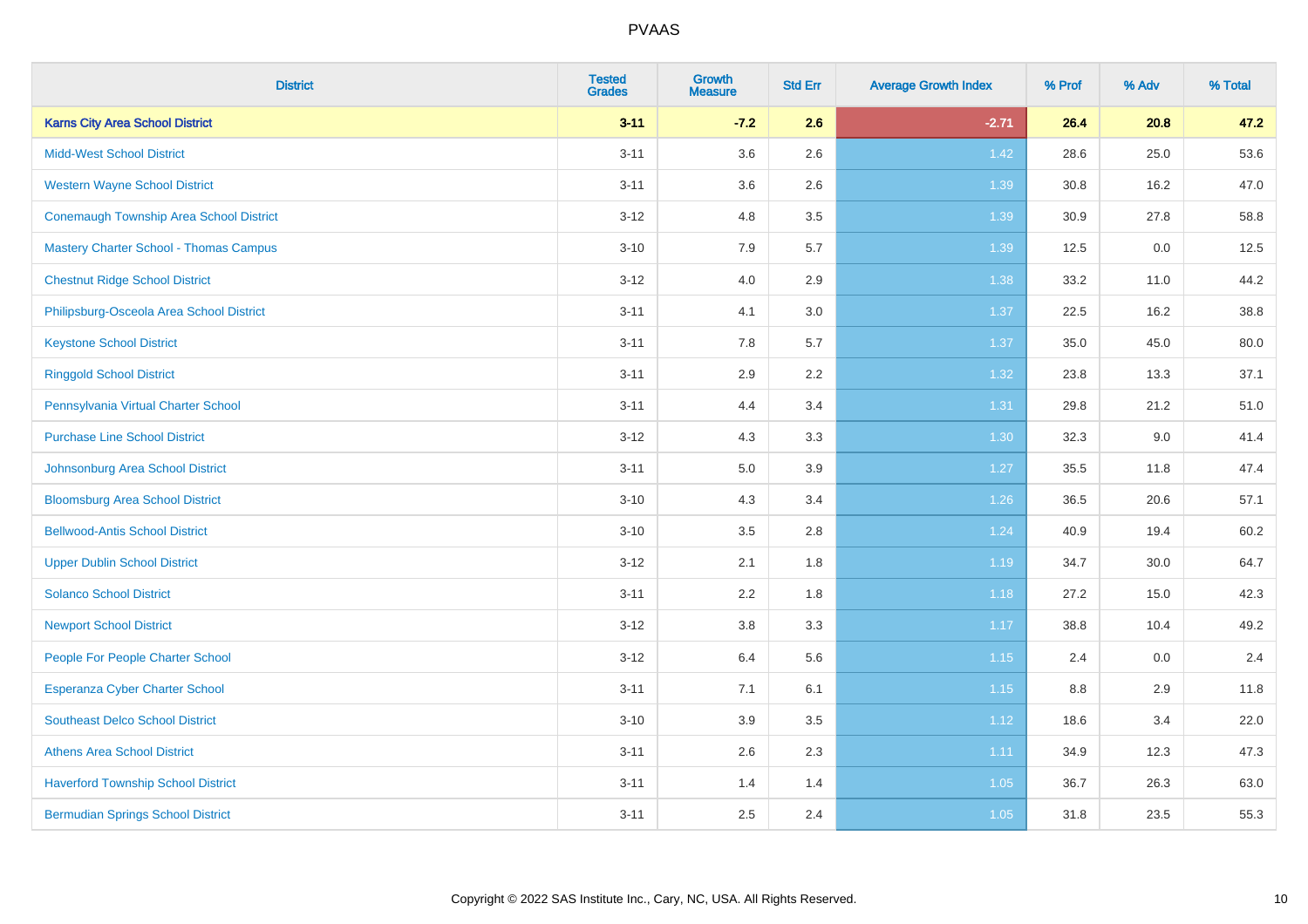| <b>District</b>                                 | <b>Tested</b><br><b>Grades</b> | <b>Growth</b><br><b>Measure</b> | <b>Std Err</b> | <b>Average Growth Index</b> | % Prof | % Adv | % Total |
|-------------------------------------------------|--------------------------------|---------------------------------|----------------|-----------------------------|--------|-------|---------|
| <b>Karns City Area School District</b>          | $3 - 11$                       | $-7.2$                          | 2.6            | $-2.71$                     | 26.4   | 20.8  | 47.2    |
| <b>Sharpsville Area School District</b>         | $3 - 11$                       | 3.8                             | 3.7            | 1.04                        | 41.1   | 23.2  | 64.3    |
| <b>Brownsville Area School District</b>         | $3 - 12$                       | 3.9                             | 3.8            | 1.04                        | 22.0   | 8.5   | 30.5    |
| Esperanza Academy Charter School                | $4 - 11$                       | 2.1                             | 2.1            | 1.01                        | 14.2   | 3.6   | 17.8    |
| <b>Galeton Area School District</b>             | $3 - 11$                       | 5.4                             | 5.4            | 1.01                        | 33.3   | 22.2  | 55.6    |
| <b>West Jefferson Hills School District</b>     | $3 - 11$                       | 1.9                             | 1.9            | 0.99                        | 34.8   | 27.3  | 62.1    |
| <b>Centennial School District</b>               | $3 - 10$                       | 1.5                             | 1.5            | 0.98                        | 23.6   | 12.4  | 36.0    |
| <b>Eastern Lancaster County School District</b> | $3 - 12$                       | 2.9                             | 3.2            | 0.91                        | 35.2   | 36.4  | 71.6    |
| <b>Pottstown School District</b>                | $3 - 12$                       | 2.0                             | 2.2            | 0.88                        | 19.4   | 6.2   | 25.6    |
| Hope For Hyndman Charter School                 | $3 - 11$                       | 5.1                             | 5.8            | 0.88                        | 14.3   | 7.1   | 21.4    |
| <b>Clarion Area School District</b>             | $3 - 11$                       | 3.2                             | 3.7            | 0.88                        | 31.7   | 13.3  | 45.0    |
| Aspira Bilingual Cyber Charter School           | $3 - 11$                       | 5.1                             | 5.8            | 0.87                        | 4.8    | 0.0   | 4.8     |
| <b>Blackhawk School District</b>                | $3 - 11$                       | 2.0                             | 2.3            | 0.87                        | 34.6   | 20.7  | 55.3    |
| <b>Moon Area School District</b>                | $3 - 11$                       | 1.5                             | 1.8            | 0.86                        | 34.5   | 25.5  | 60.0    |
| <b>North Clarion County School District</b>     | $3 - 12$                       | 3.4                             | 4.1            | 0.83                        | 45.0   | 18.8  | 63.8    |
| <b>Penn-Delco School District</b>               | $3 - 11$                       | 1.3                             | 1.8            | 0.75                        | 26.5   | 12.6  | 39.1    |
| <b>School Lane Charter School</b>               | $3 - 11$                       | 2.6                             | 3.6            | 0.72                        | 23.1   | 18.7  | 41.8    |
| <b>Lewisburg Area School District</b>           | $3 - 11$                       | 1.7                             | 2.4            | 0.72                        | 35.9   | 35.9  | 71.8    |
| <b>Forest Hills School District</b>             | $3 - 11$                       | 1.8                             | 2.5            | 0.71                        | 28.8   | 10.3  | 39.1    |
| <b>Tunkhannock Area School District</b>         | $3 - 11$                       | 1.4                             | 2.0            | 0.71                        | 29.8   | 18.1  | 47.9    |
| <b>Mercer Area School District</b>              | $3 - 11$                       | $2.2\,$                         | 3.1            | 0.70                        | 24.4   | 11.8  | 36.2    |
| <b>Springfield School District</b>              | $3 - 11$                       | 1.2                             | 1.7            | 0.69                        | 31.8   | 25.2  | 56.9    |
| <b>Williams Valley School District</b>          | $3 - 11$                       | 2.6                             | 3.7            | 0.69                        | 17.0   | 5.1   | 22.0    |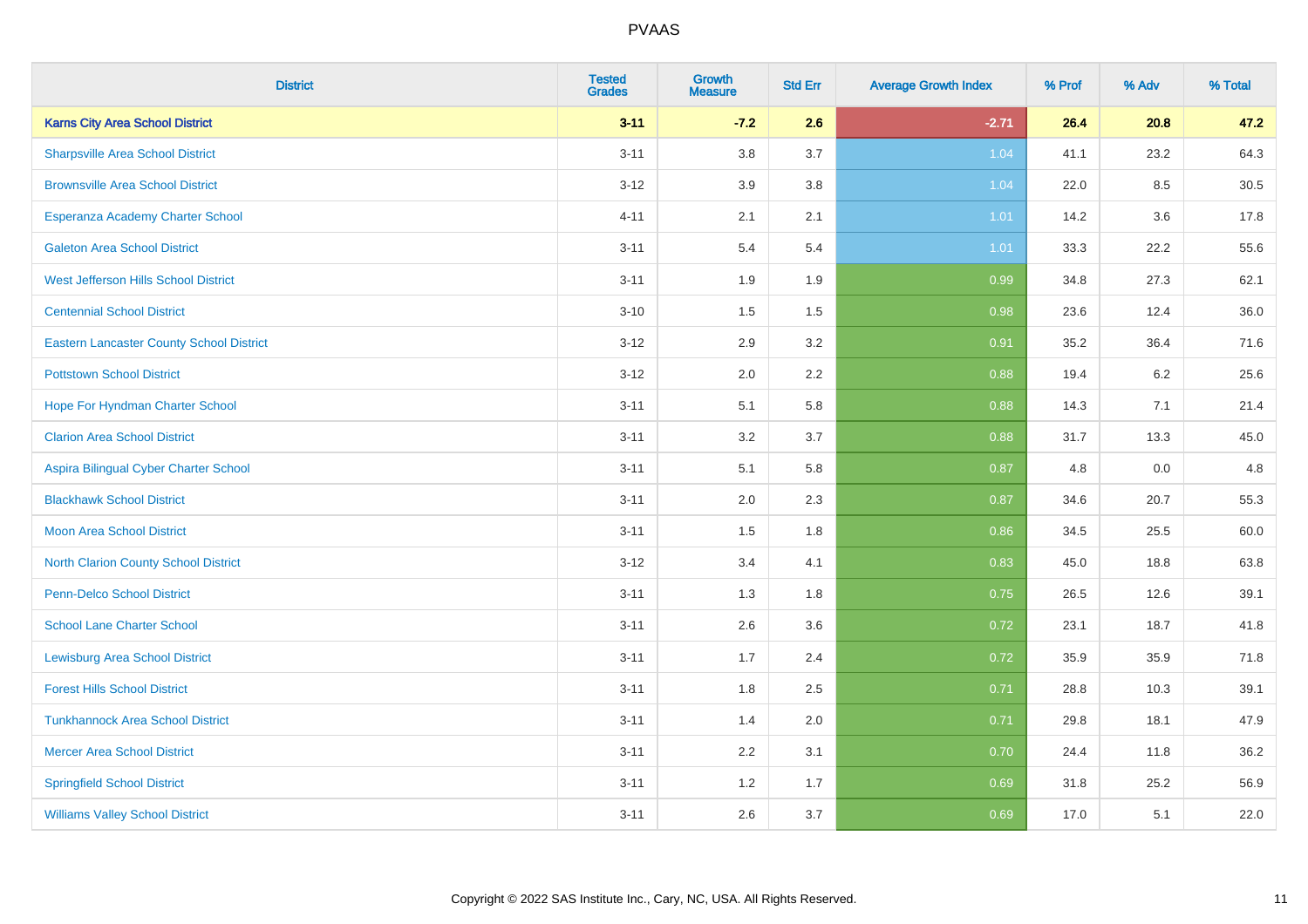| <b>District</b>                                    | <b>Tested</b><br><b>Grades</b> | <b>Growth</b><br><b>Measure</b> | <b>Std Err</b> | <b>Average Growth Index</b> | % Prof | % Adv | % Total |
|----------------------------------------------------|--------------------------------|---------------------------------|----------------|-----------------------------|--------|-------|---------|
| <b>Karns City Area School District</b>             | $3 - 11$                       | $-7.2$                          | 2.6            | $-2.71$                     | 26.4   | 20.8  | 47.2    |
| <b>Union School District</b>                       | $3 - 12$                       | 2.5                             | 3.7            | 0.69                        | 17.9   | 10.4  | 28.4    |
| <b>Mastery Charter School - Pickett Campus</b>     | $6 - 10$                       | 2.7                             | 4.2            | 0.65                        | 20.6   | 0.0   | 20.6    |
| <b>Belmont Charter School</b>                      | $3 - 10$                       | 2.2                             | 3.4            | 0.64                        | 5.3    | 1.8   | $7.0$   |
| <b>Bensalem Township School District</b>           | $3 - 11$                       | 1.0                             | 1.6            | 0.63                        | 24.3   | 10.7  | 34.9    |
| <b>Bethlehem-Center School District</b>            | $3 - 10$                       | 2.1                             | 3.5            | 0.59                        | 32.3   | 4.6   | 36.9    |
| <b>Sullivan County School District</b>             | $3 - 10$                       | 2.5                             | 4.3            | 0.58                        | 43.6   | 7.7   | 51.3    |
| <b>Abington School District</b>                    | $3 - 10$                       | 0.9                             | 1.6            | 0.57                        | 29.7   | 28.7  | 58.4    |
| <b>Oley Valley School District</b>                 | $3 - 11$                       | 1.4                             | 2.4            | 0.56                        | 37.4   | 23.9  | 61.4    |
| <b>Upper Moreland Township School District</b>     | $3 - 11$                       | 1.1                             | 2.0            | 0.56                        | 24.8   | 26.6  | 51.3    |
| <b>Seneca Valley School District</b>               | $3 - 11$                       | 0.8                             | 1.4            | 0.54                        | 40.6   | 25.2  | 65.8    |
| Shenango Area School District                      | $3 - 11$                       | 1.7                             | 3.2            | 0.52                        | 41.4   | 13.8  | 55.3    |
| Juniata Valley School District                     | $3 - 11$                       | 1.6                             | 3.2            | 0.51                        | 23.1   | 9.4   | 32.5    |
| Daniel Boone Area School District                  | $3 - 12$                       | 0.9                             | 1.9            | 0.46                        | 28.9   | 22.0  | 51.0    |
| <b>Annville-Cleona School District</b>             | $3 - 12$                       | 1.1                             | 2.4            | 0.45                        | 34.8   | 13.6  | 48.5    |
| <b>MaST Community Charter School II</b>            | $3 - 10$                       | 1.4                             | 3.0            | 0.45                        | 16.1   | 4.6   | 20.7    |
| Philadelphia Electrical & Tech Charter High School | $10 - 10$                      | 1.2                             | 2.6            | 0.45                        | 0.9    | 0.0   | 0.9     |
| <b>Brentwood Borough School District</b>           | $3 - 11$                       | 1.3                             | 3.0            | 0.44                        | 20.2   | 16.0  | 36.2    |
| <b>Austin Area School District</b>                 | $3 - 11$                       | 2.6                             | 6.0            | 0.43                        | 25.0   | 18.8  | 43.8    |
| <b>Reach Cyber Charter School</b>                  | $3 - 11$                       | 1.4                             | 3.6            | 0.40                        | 32.9   | 15.2  | 48.1    |
| Pennsylvania Cyber Charter School                  | $3 - 11$                       | 0.6                             | 1.5            | 0.37                        | 20.8   | 8.1   | 28.9    |
| <b>Upper Adams School District</b>                 | $3 - 11$                       | 0.9                             | 2.5            | 0.37                        | 33.0   | 17.0  | 50.0    |
| <b>Wattsburg Area School District</b>              | $3 - 11$                       | 1.0                             | 2.7            | 0.36                        | 20.4   | 12.4  | 32.7    |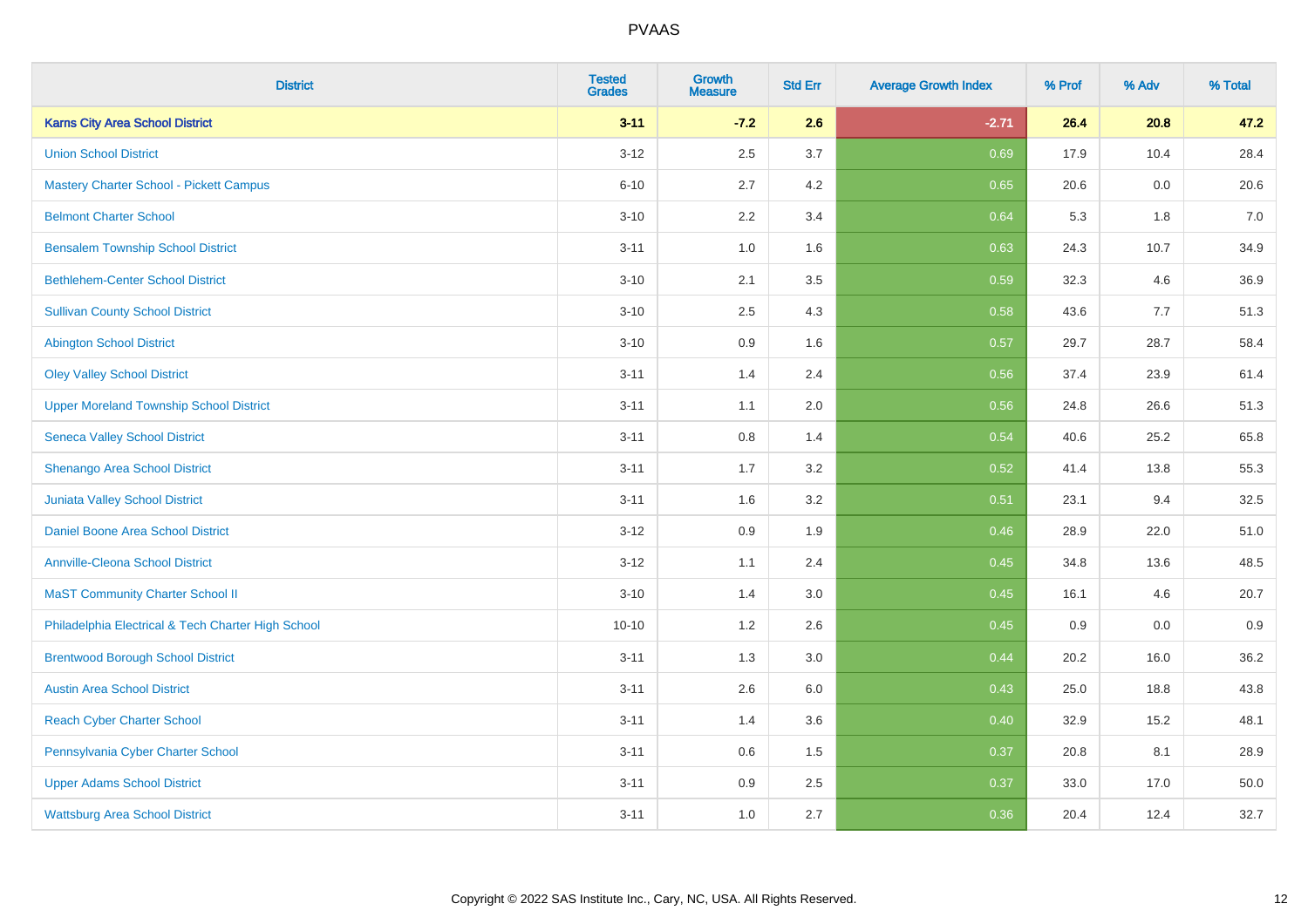| <b>District</b>                                  | <b>Tested</b><br><b>Grades</b> | <b>Growth</b><br><b>Measure</b> | <b>Std Err</b> | <b>Average Growth Index</b> | % Prof | % Adv | % Total |
|--------------------------------------------------|--------------------------------|---------------------------------|----------------|-----------------------------|--------|-------|---------|
| <b>Karns City Area School District</b>           | $3 - 11$                       | $-7.2$                          | 2.6            | $-2.71$                     | 26.4   | 20.8  | 47.2    |
| <b>North Star School District</b>                | $3 - 11$                       | 1.1                             | 3.3            | 0.34                        | 26.2   | 20.0  | 46.2    |
| <b>Avella Area School District</b>               | $3 - 12$                       | 1.6                             | 4.7            | 0.34                        | 34.8   | 7.2   | 42.0    |
| <b>Wilson School District</b>                    | $3 - 12$                       | 0.5                             | 1.5            | 0.32                        | 30.4   | 25.5  | 55.9    |
| <b>Hopewell Area School District</b>             | $3 - 11$                       | 0.8                             | 2.6            | 0.31                        | 34.5   | 12.4  | 46.9    |
| South Williamsport Area School District          | $3 - 10$                       | 0.9                             | 3.1            | 0.31                        | 38.4   | 11.6  | 50.0    |
| <b>New Foundations Charter School</b>            | $3 - 11$                       | 0.6                             | 2.2            | 0.29                        | 22.4   | 4.0   | 26.4    |
| <b>Jersey Shore Area School District</b>         | $3 - 11$                       | 0.7                             | 2.5            | 0.27                        | 39.3   | 13.6  | 52.9    |
| <b>Tech Freire Charter School</b>                | $9 - 11$                       | 0.7                             | 2.5            | 0.27                        | 3.6    | 0.0   | 3.6     |
| <b>Marion Center Area School District</b>        | $3 - 10$                       | 0.8                             | 2.9            | 0.27                        | 23.3   | 11.1  | 34.4    |
| <b>Shippensburg Area School District</b>         | $3 - 11$                       | 0.5                             | 1.8            | 0.26                        | 23.5   | 22.8  | 46.3    |
| <b>Hamburg Area School District</b>              | $3 - 11$                       | 0.6                             | 2.4            | 0.25                        | 28.0   | 15.5  | 43.6    |
| <b>Ridley School District</b>                    | $3 - 12$                       | 0.3                             | 1.6            | 0.21                        | 32.0   | 10.7  | 42.6    |
| <b>Tulpehocken Area School District</b>          | $3-12$                         | 1.0                             | 4.9            | 0.20                        | 11.5   | 23.1  | 34.6    |
| <b>Tidioute Community Charter School</b>         | $3 - 11$                       | 0.8                             | 4.4            | 0.19                        | 18.1   | 6.9   | 25.0    |
| <b>Garnet Valley School District</b>             | $3 - 10$                       | 0.2                             | 1.7            | 0.13                        | 34.9   | 26.4  | 61.3    |
| <b>Central Columbia School District</b>          | $3-12$                         | 0.3                             | 2.3            | 0.12                        | 25.4   | 37.6  | 63.0    |
| Altoona Area School District                     | $3 - 12$                       | 0.1                             | 1.5            | 0.07                        | 29.0   | 13.8  | 42.8    |
| Community Academy Of Philadelphia Charter School | $3 - 11$                       | 0.1                             | 2.6            | 0.06                        | 9.7    | 2.6   | 12.4    |
| Penn Hills School District                       | $3 - 11$                       | 0.0                             | 2.4            | 0.02                        | 18.4   | 7.1   | 25.6    |
| <b>Southern Tioga School District</b>            | $3 - 11$                       | $-0.1$                          | 2.8            | $-0.03$                     | 26.3   | 10.3  | 36.6    |
| <b>Warren County School District</b>             | $3 - 11$                       | $-0.1$                          | 1.6            | $-0.06$                     | 26.7   | 9.7   | 36.4    |
| <b>Northern Cambria School District</b>          | $3 - 11$                       | $-0.3$                          | 3.4            | $-0.09$                     | 26.5   | 1.2   | 27.7    |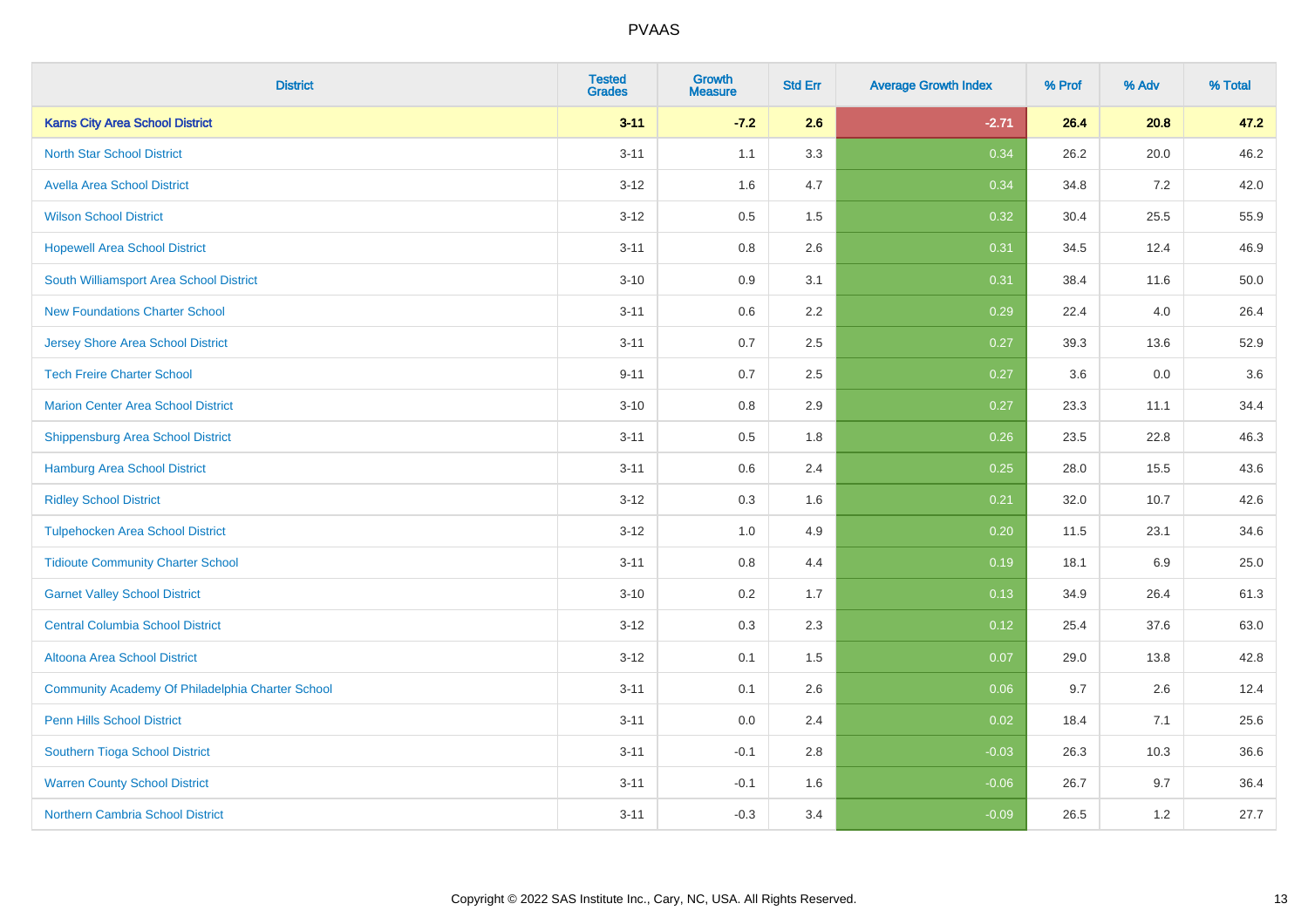| <b>District</b>                            | <b>Tested</b><br><b>Grades</b> | <b>Growth</b><br><b>Measure</b> | <b>Std Err</b> | <b>Average Growth Index</b> | % Prof | % Adv | % Total  |
|--------------------------------------------|--------------------------------|---------------------------------|----------------|-----------------------------|--------|-------|----------|
| <b>Karns City Area School District</b>     | $3 - 11$                       | $-7.2$                          | 2.6            | $-2.71$                     | 26.4   | 20.8  | 47.2     |
| <b>Freeport Area School District</b>       | $3 - 10$                       | $-0.2$                          | 2.1            | $-0.10$                     | 37.4   | 29.8  | 67.2     |
| Lehigh Career & Technical Institute        | $10 - 12$                      | $-0.7$                          | 6.3            | $-0.11$                     | 36.4   | 4.6   | 40.9     |
| <b>Brockway Area School District</b>       | $3 - 11$                       | $-0.4$                          | 3.5            | $-0.11$                     | 41.2   | 13.8  | 55.0     |
| <b>Harrisburg City School District</b>     | $3 - 11$                       | $-0.2$                          | 2.0            | $-0.11$                     | 6.0    | 2.0   | 8.0      |
| <b>Wilson Area School District</b>         | $3 - 11$                       | $-0.3$                          | 2.4            | $-0.12$                     | 35.4   | 14.6  | 50.0     |
| <b>Fairfield Area School District</b>      | $3 - 11$                       | $-0.5$                          | 3.6            | $-0.13$                     | 43.9   | 6.1   | $50.0\,$ |
| <b>Otto-Eldred School District</b>         | $3 - 11$                       | $-0.5$                          | 3.5            | $-0.13$                     | 35.8   | 10.5  | 46.3     |
| <b>Greencastle-Antrim School District</b>  | $3 - 11$                       | $-0.3$                          | 2.0            | $-0.14$                     | 30.9   | 22.2  | 53.1     |
| <b>Portage Area School District</b>        | $3 - 10$                       | $-0.5$                          | 3.3            | $-0.14$                     | 27.0   | 20.6  | 47.6     |
| <b>Central Greene School District</b>      | $3 - 11$                       | $-0.4$                          | 2.5            | $-0.15$                     | 27.8   | 14.8  | 42.6     |
| <b>South Side Area School District</b>     | $3 - 11$                       | $-0.6$                          | 3.1            | $-0.19$                     | 24.0   | 28.0  | 52.0     |
| Jeannette City School District             | $3 - 11$                       | $-0.7$                          | 3.4            | $-0.20$                     | 26.8   | 4.1   | 30.9     |
| <b>Fort Cherry School District</b>         | $3 - 10$                       | $-0.7$                          | 3.1            | $-0.21$                     | 30.6   | 14.1  | 44.7     |
| <b>Claysburg-Kimmel School District</b>    | $3 - 11$                       | $-1.2$                          | 5.2            | $-0.22$                     | 5.0    | 0.0   | $5.0\,$  |
| <b>Blacklick Valley School District</b>    | $3 - 11$                       | $-0.9$                          | 3.9            | $-0.23$                     | 7.7    | 7.7   | 15.4     |
| <b>Evergreen Community Charter School</b>  | $6 - 11$                       | $-1.1$                          | 4.7            | $-0.23$                     | 34.6   | 26.9  | 61.5     |
| <b>Ferndale Area School District</b>       | $3 - 10$                       | $-1.1$                          | 4.1            | $-0.27$                     | 21.0   | 7.9   | 29.0     |
| Northern Lebanon School District           | $3 - 11$                       | $-0.7$                          | 2.3            | $-0.29$                     | 18.8   | 6.8   | 25.6     |
| <b>Cranberry Area School District</b>      | $3 - 12$                       | $-0.9$                          | 3.1            | $-0.29$                     | 25.5   | 9.7   | 35.2     |
| Mastery Charter High School-Lenfest Campus | $7 - 11$                       | $-1.8$                          | 5.8            | $-0.30$                     | 26.3   | 0.0   | 26.3     |
| South Allegheny School District            | $3 - 11$                       | $-0.9$                          | 3.1            | $-0.30$                     | 23.8   | 2.5   | 26.2     |
| <b>Columbia Borough School District</b>    | $3-12$                         | $-1.1$                          | 3.6            | $-0.31$                     | 17.2   | 1.7   | 19.0     |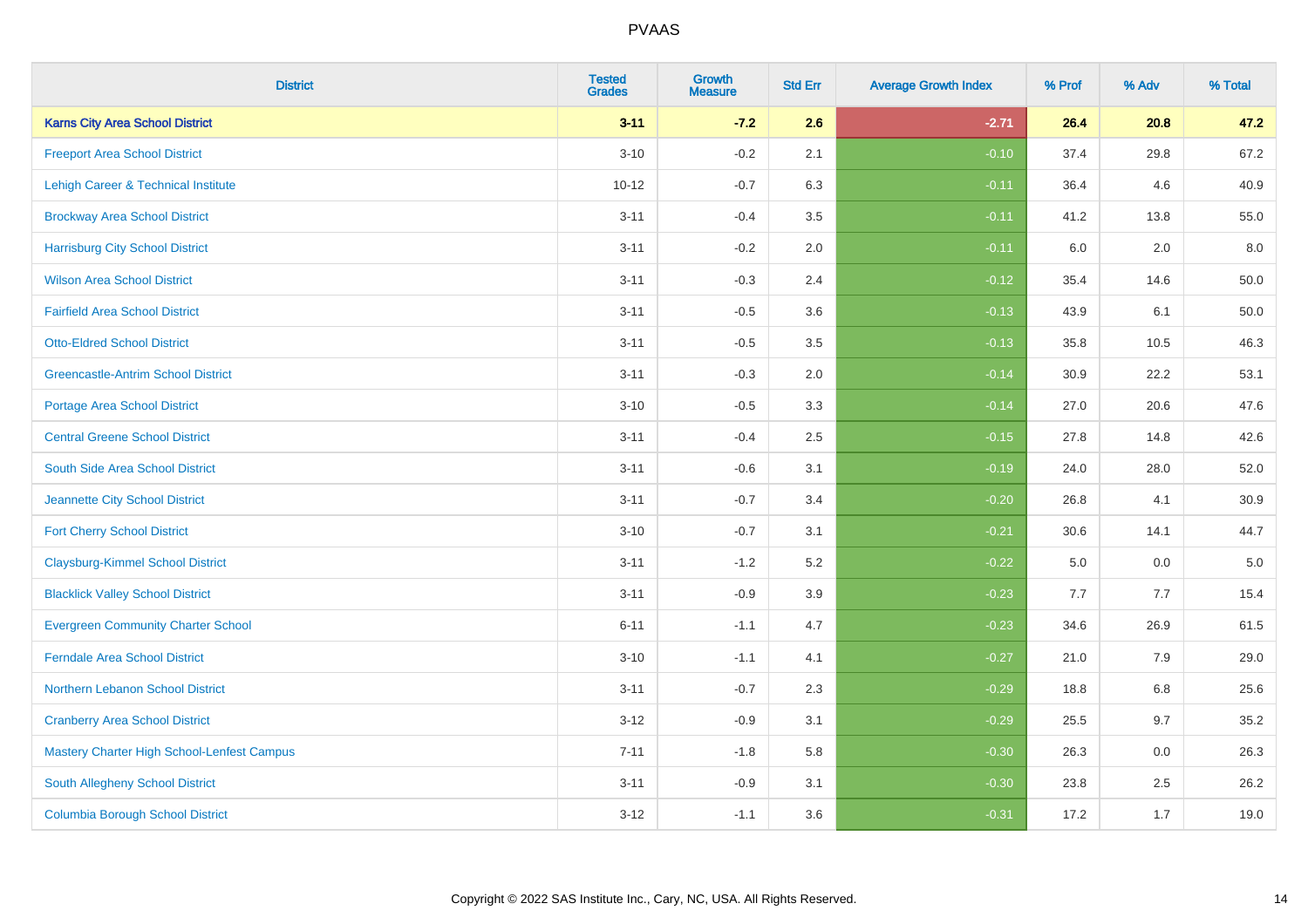| <b>District</b>                                         | <b>Tested</b><br><b>Grades</b> | <b>Growth</b><br><b>Measure</b> | <b>Std Err</b> | <b>Average Growth Index</b> | % Prof | % Adv | % Total |
|---------------------------------------------------------|--------------------------------|---------------------------------|----------------|-----------------------------|--------|-------|---------|
| <b>Karns City Area School District</b>                  | $3 - 11$                       | $-7.2$                          | 2.6            | $-2.71$                     | 26.4   | 20.8  | 47.2    |
| <b>Clairton City School District</b>                    | $3 - 11$                       | $-1.6$                          | 5.0            | $-0.32$                     | 3.8    | 0.5   | 4.4     |
| <b>Forest City Regional School District</b>             | $3 - 12$                       | $-1.2$                          | 3.6            | $-0.33$                     | 26.5   | 8.2   | 34.7    |
| <b>Palmerton Area School District</b>                   | $3 - 11$                       | $-0.9$                          | 2.7            | $-0.34$                     | 34.3   | 14.3  | 48.6    |
| <b>MaST Community Charter School</b>                    | $3 - 10$                       | $-0.9$                          | 2.5            | $-0.34$                     | 25.0   | 21.6  | 46.6    |
| <b>Clearfield Area School District</b>                  | $3 - 10$                       | $-1.3$                          | 3.7            | $-0.34$                     | 43.9   | 24.6  | 68.4    |
| <b>Everett Area School District</b>                     | $3 - 11$                       | $-1.1$                          | 3.1            | $-0.34$                     | 34.2   | 13.2  | 47.4    |
| <b>Pine Grove Area School District</b>                  | $3 - 11$                       | $-1.1$                          | 3.0            | $-0.36$                     | 29.5   | 14.3  | 43.8    |
| <b>Westmont Hilltop School District</b>                 | $3 - 11$                       | $-1.0$                          | 2.8            | $-0.36$                     | 33.3   | 14.7  | 48.0    |
| <b>Forest Area School District</b>                      | $3 - 11$                       | $-1.8$                          | 4.7            | $-0.37$                     | 18.9   | 15.1  | 34.0    |
| <b>Farrell Area School District</b>                     | $3 - 11$                       | $-1.9$                          | 4.2            | $-0.44$                     | 9.3    | 11.6  | 20.9    |
| <b>Burrell School District</b>                          | $3 - 11$                       | $-1.5$                          | 3.3            | $-0.44$                     | 27.8   | 17.7  | 45.6    |
| <b>Chichester School District</b>                       | $3 - 11$                       | $-1.8$                          | 4.2            | $-0.44$                     | 40.0   | 14.0  | 54.0    |
| <b>Schuylkill Valley School District</b>                | $3 - 11$                       | $-1.0$                          | 2.2            | $-0.47$                     | 29.8   | 20.2  | 50.0    |
| <b>Allegheny Valley School District</b>                 | $3 - 11$                       | $-1.9$                          | 3.9            | $-0.48$                     | 31.8   | 11.4  | 43.2    |
| <b>York Academy Regional Charter School</b>             | $3 - 11$                       | $-2.3$                          | 4.4            | $-0.52$                     | 23.5   | 2.0   | 25.5    |
| <b>Lakeview School District</b>                         | $3 - 11$                       | $-1.9$                          | 3.5            | $-0.53$                     | 41.5   | 12.3  | 53.8    |
| <b>Southeastern Greene School District</b>              | $3 - 10$                       | $-2.3$                          | 4.4            | $-0.53$                     | 29.0   | 9.7   | 38.7    |
| <b>Susq-Cyber Charter School</b>                        | $9 - 11$                       | $-3.2$                          | 5.8            | $-0.54$                     | 23.8   | 4.8   | 28.6    |
| Center For Student Learning Charter School At Pennsbury | $6 - 12$                       | $-3.3$                          | 6.0            | $-0.55$                     | 23.1   | 0.0   | 23.1    |
| <b>Penns Manor Area School District</b>                 | $3 - 12$                       | $-1.9$                          | 3.5            | $-0.55$                     | 24.2   | 3.8   | 28.0    |
| <b>Highlands School District</b>                        | $3 - 11$                       | $-1.3$                          | 2.3            | $-0.55$                     | 32.6   | 10.5  | 43.0    |
| <b>South Eastern School District</b>                    | $3 - 11$                       | $-1.0$                          | 1.8            | $-0.55$                     | 36.4   | 17.1  | 53.5    |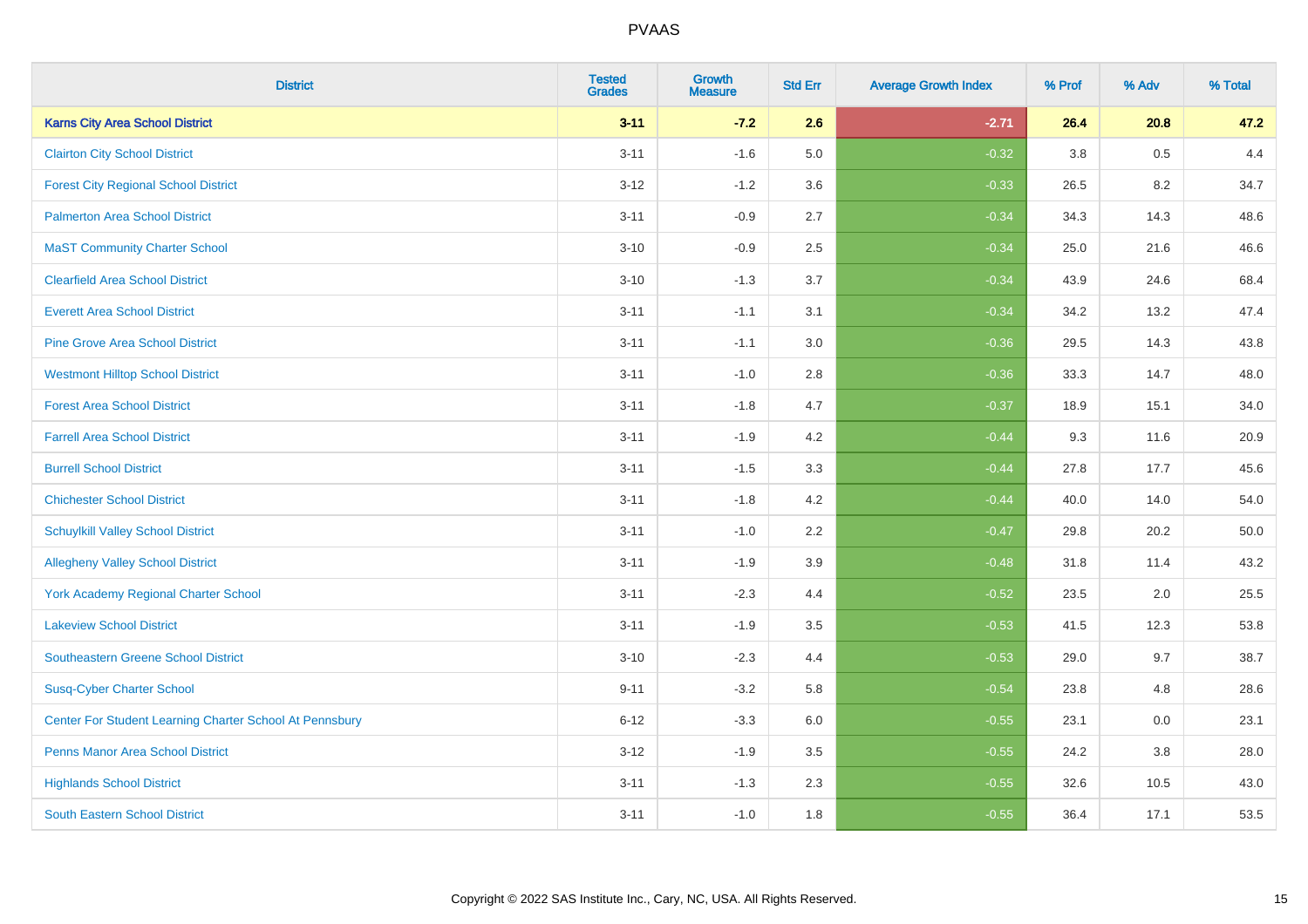| <b>District</b>                             | <b>Tested</b><br><b>Grades</b> | <b>Growth</b><br><b>Measure</b> | <b>Std Err</b> | <b>Average Growth Index</b> | % Prof | % Adv | % Total |
|---------------------------------------------|--------------------------------|---------------------------------|----------------|-----------------------------|--------|-------|---------|
| <b>Karns City Area School District</b>      | $3 - 11$                       | $-7.2$                          | 2.6            | $-2.71$                     | 26.4   | 20.8  | 47.2    |
| <b>Exeter Township School District</b>      | $3 - 11$                       | $-1.0$                          | 1.7            | $-0.58$                     | 27.2   | 15.6  | 42.8    |
| <b>Bangor Area School District</b>          | $3 - 12$                       | $-1.2$                          | 2.0            | $-0.60$                     | 25.8   | 12.7  | 38.5    |
| <b>Carlynton School District</b>            | $3 - 11$                       | $-2.0$                          | 3.2            | $-0.62$                     | 27.9   | 5.2   | 33.1    |
| <b>Lebanon School District</b>              | $3 - 11$                       | $-1.2$                          | 1.9            | $-0.63$                     | 15.2   | 6.4   | 21.6    |
| Propel Charter School - Braddock Hills      | $3 - 11$                       | $-2.1$                          | 3.3            | $-0.63$                     | 4.8    | 3.2   | 8.1     |
| <b>New Brighton Area School District</b>    | $3 - 11$                       | $-2.1$                          | 3.2            | $-0.65$                     | 31.5   | 11.1  | 42.6    |
| <b>Monessen City School District</b>        | $3 - 10$                       | $-3.9$                          | 5.6            | $-0.69$                     | 21.0   | 10.5  | 31.6    |
| <b>Tri-Valley School District</b>           | $3 - 10$                       | $-2.7$                          | 3.9            | $-0.69$                     | 31.0   | 9.5   | 40.5    |
| Northern Bedford County School District     | $3 - 11$                       | $-2.3$                          | 3.3            | $-0.69$                     | 26.2   | 16.9  | 43.1    |
| <b>Norwin School District</b>               | $3 - 11$                       | $-1.1$                          | 1.6            | $-0.70$                     | 37.7   | 27.6  | 65.2    |
| <b>Albert Gallatin Area School District</b> | $3 - 11$                       | $-1.7$                          | 2.3            | $-0.72$                     | 31.9   | 20.7  | 52.7    |
| <b>Valley Grove School District</b>         | $3 - 10$                       | $-4.0$                          | 5.5            | $-0.72$                     | 68.4   | 15.8  | 84.2    |
| Urban Pathways 6-12 Charter School          | $6 - 11$                       | $-4.1$                          | 5.7            | $-0.72$                     | 0.0    | 0.0   | $0.0\,$ |
| <b>Roberto Clemente Charter School</b>      | $3 - 12$                       | $-3.3$                          | 4.1            | $-0.79$                     | 22.7   | 4.6   | 27.3    |
| <b>Bradford Area School District</b>        | $3 - 12$                       | $-1.8$                          | 2.3            | $-0.79$                     | 31.2   | 16.7  | 47.9    |
| Mastery Charter School - Shoemaker Campus   | $7 - 10$                       | $-2.3$                          | 2.8            | $-0.81$                     | 10.1   | 3.7   | 13.8    |
| <b>Northgate School District</b>            | $3 - 11$                       | $-3.0$                          | 3.4            | $-0.85$                     | 35.6   | 6.8   | 42.4    |
| <b>Minersville Area School District</b>     | $3 - 11$                       | $-2.9$                          | 3.4            | $-0.86$                     | 27.4   | 9.7   | 37.1    |
| <b>Reynolds School District</b>             | $3 - 10$                       | $-3.0$                          | 3.5            | $-0.87$                     | 27.3   | 9.1   | 36.4    |
| <b>Carbondale Area School District</b>      | $3 - 10$                       | $-2.8$                          | 3.2            | $-0.87$                     | 27.5   | 2.9   | 30.4    |
| <b>Mount Union Area School District</b>     | $3 - 10$                       | $-2.5$                          | 2.8            | $-0.89$                     | 19.8   | 5.8   | 25.6    |
| <b>Uniontown Area School District</b>       | $3 - 11$                       | $-2.8$                          | 3.1            | $-0.91$                     | 31.7   | 7.3   | 39.0    |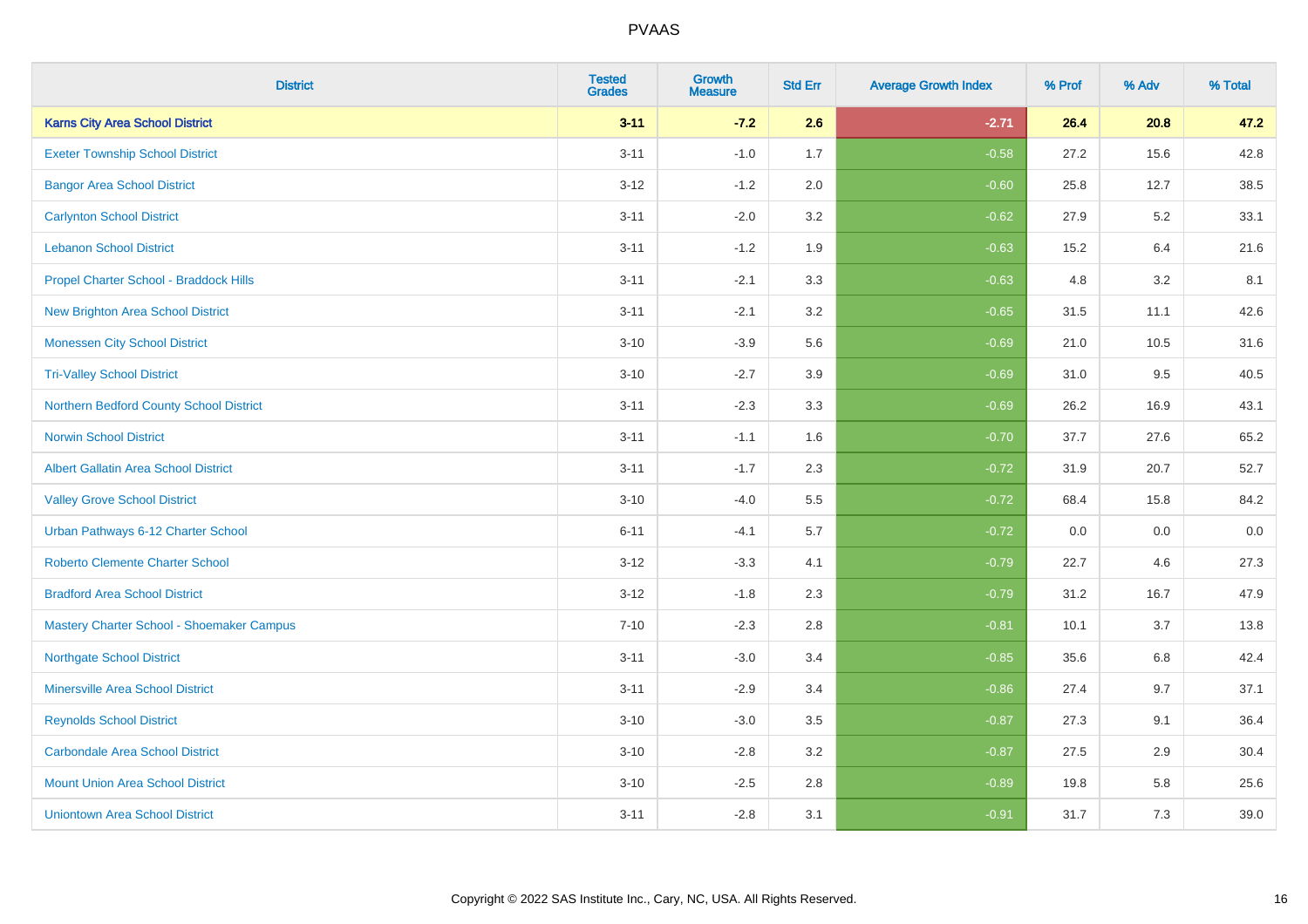| <b>District</b>                                 | <b>Tested</b><br><b>Grades</b> | <b>Growth</b><br><b>Measure</b> | <b>Std Err</b> | <b>Average Growth Index</b> | % Prof | % Adv   | % Total |
|-------------------------------------------------|--------------------------------|---------------------------------|----------------|-----------------------------|--------|---------|---------|
| <b>Karns City Area School District</b>          | $3 - 11$                       | $-7.2$                          | 2.6            | $-2.71$                     | 26.4   | 20.8    | 47.2    |
| <b>Conneaut School District</b>                 | $3-12$                         | $-2.3$                          | 2.6            | $-0.91$                     | 27.4   | 9.7     | 37.1    |
| <b>Wyomissing Area School District</b>          | $3 - 12$                       | $-2.4$                          | 2.6            | $-0.92$                     | 25.6   | 28.1    | 53.7    |
| <b>Propel Charter School-Montour</b>            | $3 - 10$                       | $-3.4$                          | 3.6            | $-0.93$                     | 7.7    | $0.0\,$ | 7.7     |
| <b>KIPP Dubois Charter School</b>               | $9 - 10$                       | $-3.0$                          | 3.1            | $-0.95$                     | 10.0   | 0.0     | 10.0    |
| <b>Northwest Area School District</b>           | $3 - 10$                       | $-3.2$                          | 3.3            | $-0.97$                     | 30.4   | 13.0    | 43.5    |
| <b>Sugar Valley Rural Charter School</b>        | $3 - 11$                       | $-3.6$                          | 3.7            | $-0.98$                     | 10.3   | 0.0     | 10.3    |
| <b>Shamokin Area School District</b>            | $3 - 11$                       | $-2.6$                          | 2.5            | $-1.06$                     | 19.6   | 9.8     | 29.3    |
| <b>Mahanoy Area School District</b>             | $3 - 10$                       | $-3.4$                          | 3.1            | $-1.07$                     | 21.4   | 8.6     | 30.0    |
| <b>Moshannon Valley School District</b>         | $3 - 10$                       | $-5.1$                          | 4.6            | $-1.12$                     | 25.0   | 12.5    | 37.5    |
| <b>Cameron County School District</b>           | $3 - 12$                       | $-5.0$                          | 4.4            | $-1.12$                     | 34.9   | 4.8     | 39.7    |
| <b>Harmony Area School District</b>             | $3 - 10$                       | $-5.7$                          | 5.0            | $-1.13$                     | 33.3   | 0.0     | 33.3    |
| Northwestern Lehigh School District             | $3 - 11$                       | $-2.4$                          | 2.1            | $-1.14$                     | 41.7   | 17.9    | 59.5    |
| <b>Beaver Area School District</b>              | $3 - 10$                       | $-3.0$                          | 2.5            | $-1.16$                     | 25.8   | 27.8    | 53.6    |
| <b>Shaler Area School District</b>              | $3 - 11$                       | $-2.1$                          | 1.8            | $-1.18$                     | 32.0   | 13.0    | 45.0    |
| <b>Susquehanna Community School District</b>    | $3 - 11$                       | $-4.5$                          | $3.8\,$        | $-1.19$                     | 31.9   | $8.8\,$ | 40.7    |
| <b>Cornell School District</b>                  | $3 - 11$                       | $-5.5$                          | 4.6            | $-1.20$                     | 11.3   | $3.2\,$ | 14.5    |
| <b>Millville Area School District</b>           | $3 - 12$                       | $-5.6$                          | 4.4            | $-1.26$                     | 31.4   | 11.4    | 42.9    |
| <b>Springfield Township School District</b>     | $3 - 11$                       | $-3.9$                          | 3.1            | $-1.27$                     | 37.2   | 30.8    | 68.1    |
| <b>Propel Charter School-Homestead</b>          | $3 - 11$                       | $-5.0$                          | 3.9            | $-1.27$                     | 7.3    | 0.0     | 7.3     |
| <b>Keystone Education Center Charter School</b> | $3 - 12$                       | $-6.5$                          | 5.1            | $-1.28$                     | 0.0    | 0.0     | 0.0     |
| <b>Bucks County Technical High School</b>       | $9 - 10$                       | $-2.9$                          | 2.2            | $-1.29$                     | 27.7   | 10.4    | 38.2    |
| <b>Shenandoah Valley School District</b>        | $3 - 11$                       | $-4.5$                          | 3.5            | $-1.29$                     | 14.3   | 0.0     | 14.3    |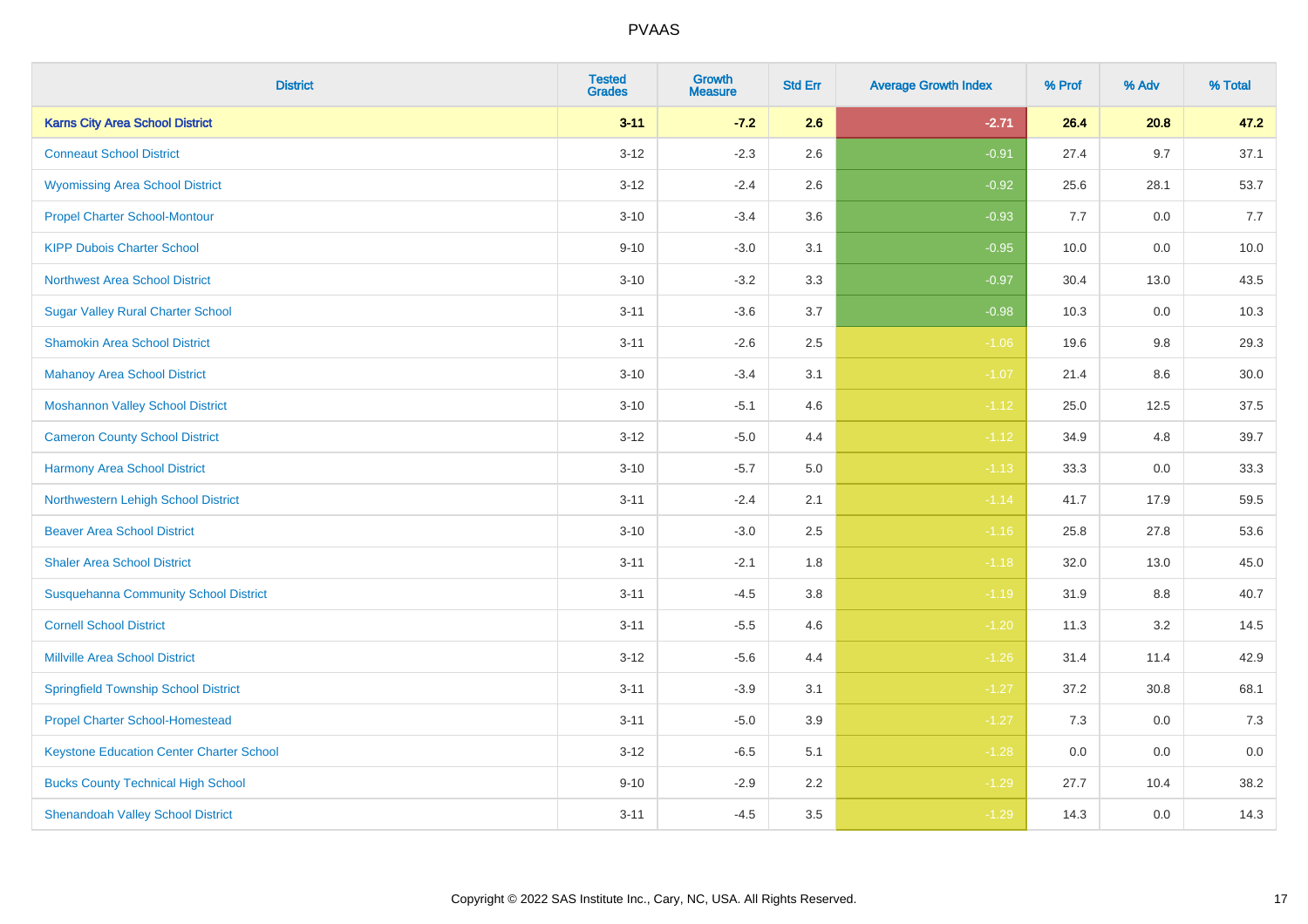| <b>District</b>                               | <b>Tested</b><br><b>Grades</b> | <b>Growth</b><br><b>Measure</b> | <b>Std Err</b> | <b>Average Growth Index</b> | % Prof | % Adv   | % Total |
|-----------------------------------------------|--------------------------------|---------------------------------|----------------|-----------------------------|--------|---------|---------|
| <b>Karns City Area School District</b>        | $3 - 11$                       | $-7.2$                          | 2.6            | $-2.71$                     | 26.4   | 20.8    | 47.2    |
| <b>Southern Fulton School District</b>        | $3 - 11$                       | $-5.1$                          | 4.0            | $-1.29$                     | 21.7   | 13.0    | 34.8    |
| <b>Rose Tree Media School District</b>        | $3 - 10$                       | $-2.8$                          | 2.1            | $-1.33$                     | 35.2   | 29.6    | 64.8    |
| <b>Northeast Bradford School District</b>     | $3 - 10$                       | $-5.0$                          | 3.7            | $-1.35$                     | 30.6   | 4.8     | 35.5    |
| <b>Dubois Area School District</b>            | $3 - 11$                       | $-2.8$                          | 2.0            | $-1.37$                     | 35.5   | 19.0    | 54.6    |
| <b>Chester-Upland School District</b>         | $3 - 11$                       | $-3.6$                          | 2.6            | $-1.38$                     | 1.6    | 0.0     | 1.6     |
| <b>Franklin Area School District</b>          | $3 - 11$                       | $-3.7$                          | 2.6            | $-1.43$                     | 30.5   | 5.9     | 36.4    |
| <b>Weatherly Area School District</b>         | $3 - 11$                       | $-5.8$                          | 4.0            | $-1.44$                     | 32.1   | 8.9     | 41.1    |
| <b>Middletown Area School District</b>        | $3 - 11$                       | $-3.4$                          | 2.4            | $-1.44$                     | 34.3   | 15.2    | 49.4    |
| Rochester Area School District                | $3 - 11$                       | $-5.7$                          | 3.9            | $-1.45$                     | 14.9   | 2.1     | 17.0    |
| <b>Greater Johnstown School District</b>      | $3 - 11$                       | $-3.5$                          | 2.4            | $-1.45$                     | 10.3   | 1.3     | 11.5    |
| Salisbury-Elk Lick School District            | $3 - 11$                       | $-8.4$                          | 5.8            | $-1.45$                     | 33.3   | 5.6     | 38.9    |
| <b>Troy Area School District</b>              | $3 - 10$                       | $-4.7$                          | 3.2            | $-1.46$                     | 22.8   | 16.5    | 39.2    |
| <b>Towanda Area School District</b>           | $3 - 11$                       | $-4.0$                          | 2.6            | $-1.52$                     | 24.8   | 9.9     | 34.8    |
| <b>Crestwood School District</b>              | $3 - 11$                       | $-3.4$                          | 2.2            | $-1.52$                     | 33.1   | 21.7    | 54.9    |
| <b>Nazareth Area School District</b>          | $3 - 11$                       | $-2.5$                          | 1.7            | $-1.53$                     | 29.2   | 24.6    | 53.8    |
| <b>Universal Audenried Charter School</b>     | $9 - 11$                       | $-3.8$                          | 2.5            | $-1.53$                     | 3.0    | $0.5\,$ | 3.5     |
| <b>Ridgway Area School District</b>           | $3 - 11$                       | $-6.1$                          | 4.0            | $-1.53$                     | 42.2   | 15.6    | 57.8    |
| <b>Conemaugh Valley School District</b>       | $3-12$                         | $-6.3$                          | 4.1            | $-1.54$                     | 23.7   | 5.1     | 28.8    |
| <b>Charleroi School District</b>              | $3 - 11$                       | $-4.3$                          | 2.7            | $-1.55$                     | 22.2   | 15.9    | 38.1    |
| <b>Shanksville-Stonycreek School District</b> | $3 - 10$                       | $-8.6$                          | 5.5            | $-1.55$                     | 17.6   | 23.5    | 41.2    |
| <b>Slippery Rock Area School District</b>     | $3 - 11$                       | $-3.8$                          | 2.5            | $-1.56$                     | 30.8   | 21.9    | 52.7    |
| Insight PA Cyber Charter School               | $3 - 11$                       | $-9.4$                          | 5.8            | $-1.62$                     | 25.6   | 4.6     | 30.2    |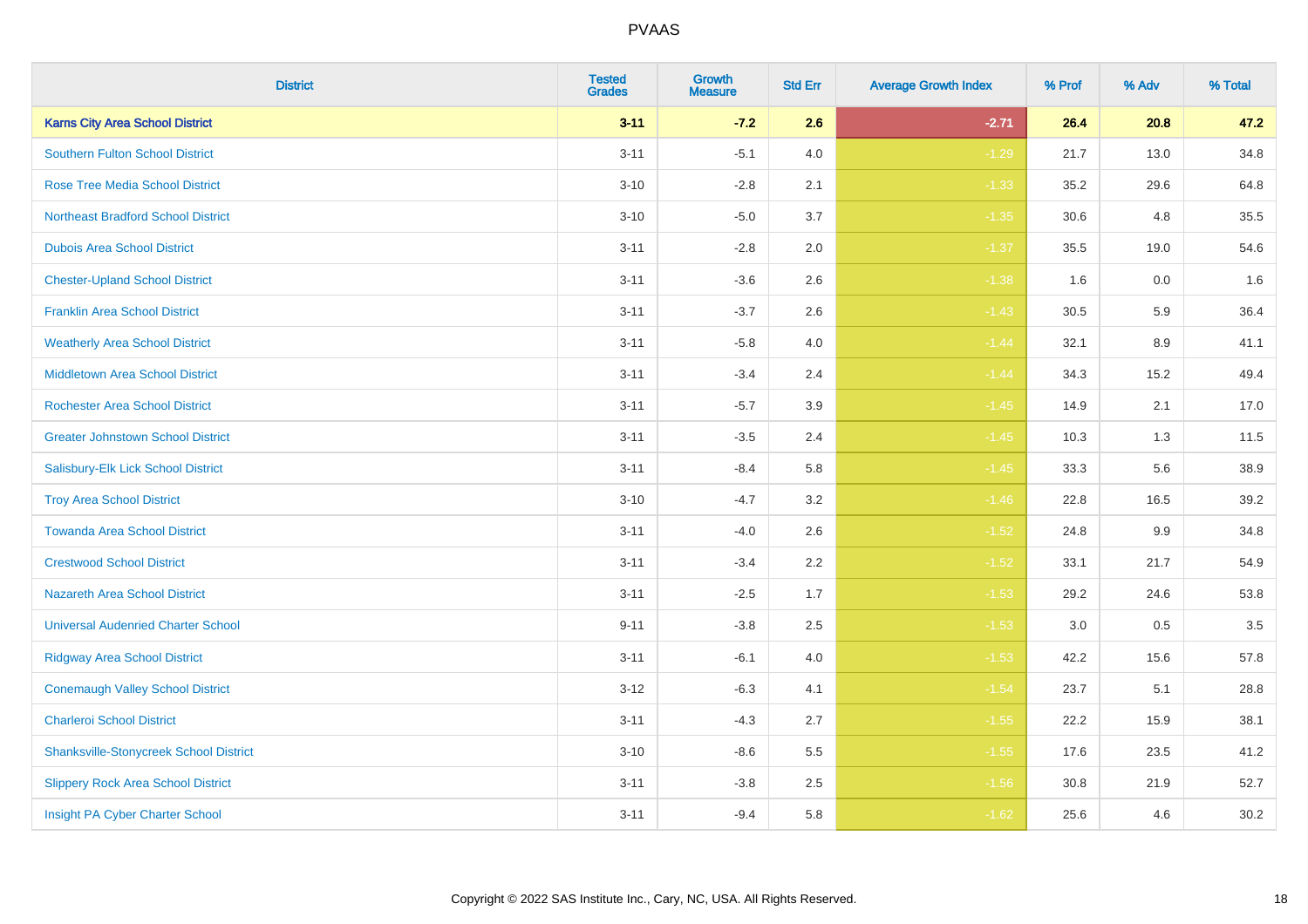| <b>District</b>                                        | <b>Tested</b><br><b>Grades</b> | <b>Growth</b><br><b>Measure</b> | <b>Std Err</b> | <b>Average Growth Index</b> | % Prof | % Adv | % Total |
|--------------------------------------------------------|--------------------------------|---------------------------------|----------------|-----------------------------|--------|-------|---------|
| <b>Karns City Area School District</b>                 | $3 - 11$                       | $-7.2$                          | 2.6            | $-2.71$                     | 26.4   | 20.8  | 47.2    |
| <b>Laurel Highlands School District</b>                | $3 - 11$                       | $-3.8$                          | 2.3            | $-1.63$                     | 20.9   | 14.6  | 35.4    |
| <b>Hollidaysburg Area School District</b>              | $3 - 11$                       | $-2.7$                          | 1.6            | $-1.64$                     | 32.6   | 15.2  | 47.8    |
| Hatboro-Horsham School District                        | $3 - 11$                       | $-2.7$                          | 1.6            | $-1.65$                     | 27.9   | 17.9  | 45.8    |
| <b>Steelton-Highspire School District</b>              | $3 - 11$                       | $-5.3$                          | 3.2            | $-1.65$                     | 13.9   | 0.0   | 13.9    |
| <b>Woodland Hills School District</b>                  | $3 - 12$                       | $-4.2$                          | 2.5            | $-1.66$                     | 10.1   | 1.4   | 11.5    |
| <b>Dauphin County Technical School</b>                 | $9 - 11$                       | $-3.9$                          | 2.3            | $-1.67$                     | 18.3   | 11.1  | 29.3    |
| <b>Environmental Charter School At Frick Park</b>      | $3-9$                          | $-6.2$                          | 3.7            | $-1.67$                     | 25.9   | 3.4   | 29.3    |
| <b>Twin Valley School District</b>                     | $3 - 12$                       | $-3.2$                          | 1.9            | $-1.68$                     | 38.8   | 19.8  | 58.6    |
| <b>Union Area School District</b>                      | $3 - 11$                       | $-6.5$                          | 3.8            | $-1.70$                     | 30.6   | 12.2  | 42.9    |
| Southern Huntingdon County School District             | $3 - 11$                       | $-5.9$                          | 3.4            | $-1.76$                     | 32.8   | 4.9   | 37.7    |
| <b>Oxford Area School District</b>                     | $3 - 11$                       | $-3.1$                          | 1.8            | $-1.77$                     | 27.5   | 14.5  | 42.0    |
| Renaissance Academy Charter School                     | $3 - 11$                       | $-5.6$                          | 3.1            | $-1.79$                     | 28.4   | 18.5  | 46.9    |
| <b>Pleasant Valley School District</b>                 | $3 - 11$                       | $-3.3$                          | 1.8            | $-1.80$                     | 28.5   | 10.4  | 39.0    |
| New Kensington-Arnold School District                  | $3 - 11$                       | $-5.8$                          | 3.2            | $-1.80$                     | 10.8   | 1.2   | 12.0    |
| <b>Westinghouse Arts Academy Charter School</b>        | $9 - 10$                       | $-6.0$                          | 3.3            | $-1.81$                     | 20.2   | 8.9   | 29.1    |
| <b>West Chester Area School District</b>               | $3 - 11$                       | $-2.1$                          | 1.2            | $-1.83$                     | 36.4   | 23.2  | 59.6    |
| Montgomery Area School District                        | $3 - 11$                       | $-5.8$                          | 3.2            | $-1.83$                     | 25.0   | 11.5  | 36.5    |
| Penn Cambria School District                           | $3 - 11$                       | $-4.5$                          | 2.4            | $-1.86$                     | 27.3   | 15.8  | 43.2    |
| <b>Chester Charter Scholars Academy Charter School</b> | $3 - 12$                       | $-6.2$                          | 3.3            | $-1.88$                     | 2.2    | 0.0   | 2.2     |
| <b>Jenkintown School District</b>                      | $3 - 11$                       | $-7.9$                          | 4.1            | $-1.92$                     | 34.1   | 27.3  | 61.4    |
| Millersburg Area School District                       | $3 - 11$                       | $-6.6$                          | 3.4            | $-1.92$                     | 24.1   | 10.3  | 34.5    |
| Southern Lehigh School District                        | $3 - 11$                       | $-4.1$                          | 2.1            | $-1.94$                     | 39.3   | 28.0  | 67.2    |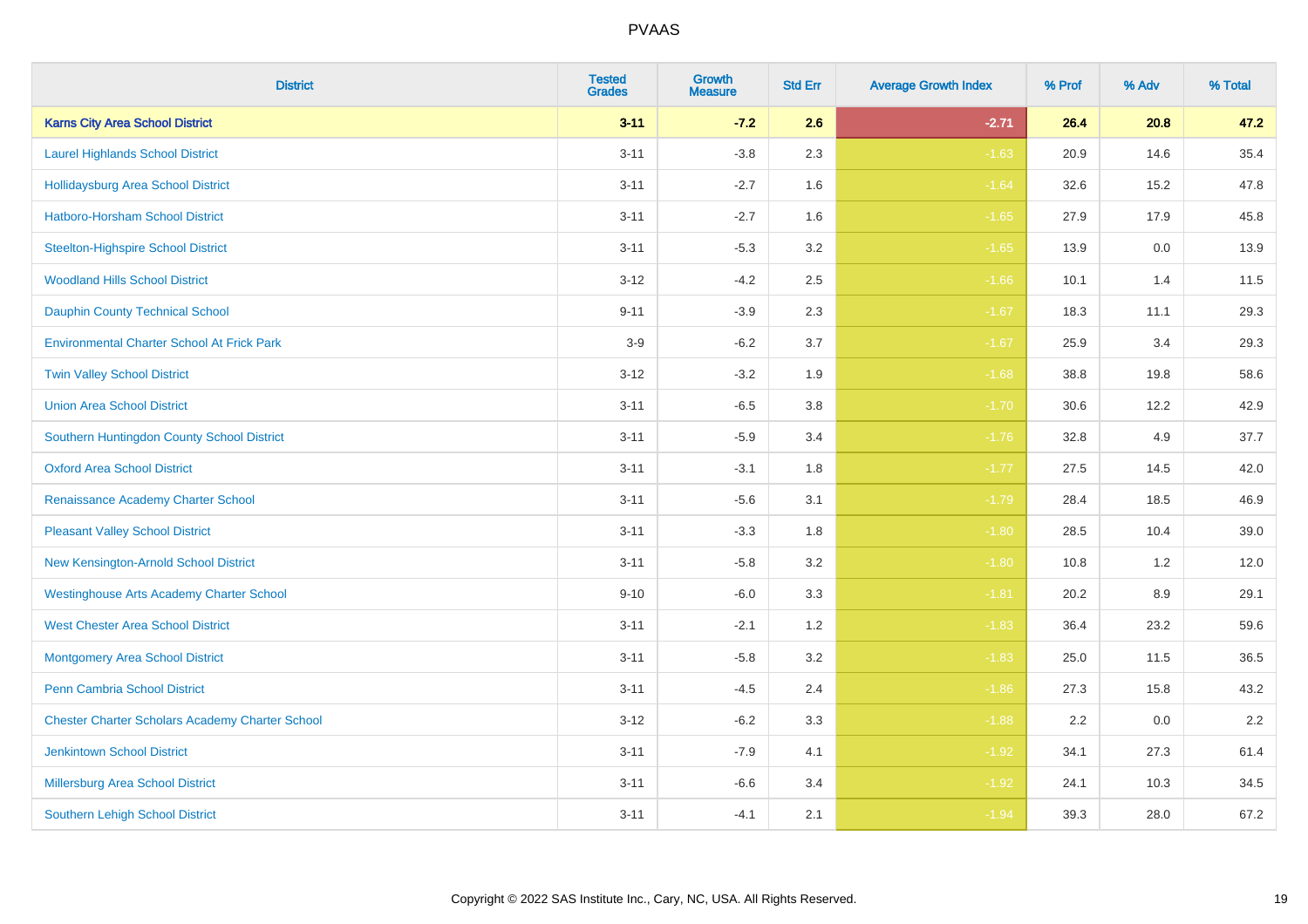| <b>District</b>                                                       | <b>Tested</b><br><b>Grades</b> | <b>Growth</b><br><b>Measure</b> | <b>Std Err</b> | <b>Average Growth Index</b> | % Prof | % Adv   | % Total |
|-----------------------------------------------------------------------|--------------------------------|---------------------------------|----------------|-----------------------------|--------|---------|---------|
| <b>Karns City Area School District</b>                                | $3 - 11$                       | $-7.2$                          | 2.6            | $-2.71$                     | 26.4   | 20.8    | 47.2    |
| Schuylkill Haven Area School District                                 | $3 - 11$                       | $-5.3$                          | 2.7            | $-1.96$                     | 22.2   | 11.6    | 33.8    |
| <b>North East School District</b>                                     | $3 - 11$                       | $-5.3$                          | 2.7            | $-1.97$                     | 31.7   | 24.8    | 56.4    |
| <b>Titusville Area School District</b>                                | $3 - 11$                       | $-5.0$                          | 2.5            | $-1.98$                     | 26.5   | 6.8     | 33.3    |
| Lehigh Valley Academy Regional Charter School                         | $3 - 11$                       | $-5.9$                          | 3.0            | $-1.98$                     | 20.0   | 7.7     | 27.7    |
| Lincoln Leadership Academy Charter School                             | $3 - 12$                       | $-7.4$                          | 3.7            | $-1.99$                     | 6.4    | 2.1     | 8.5     |
| <b>Sto-Rox School District</b>                                        | $3 - 10$                       | $-7.0$                          | 3.5            | $-1.99$                     | 3.2    | $0.0\,$ | 3.2     |
| <b>Kiski Area School District</b>                                     | $3 - 11$                       | $-4.0$                          | 2.0            | $-1.99$                     | 23.1   | 18.2    | 41.3    |
| <b>Bristol Borough School District</b>                                | $3 - 12$                       | $-5.9$                          | 2.9            | $-2.00$                     | 27.8   | 3.3     | 31.1    |
| Preparatory Charter School Of Mathematics, Science, Tech, And Careers | $9 - 10$                       | $-5.1$                          | $2.5\,$        | $-2.03$                     | 6.3    | 1.4     | 7.7     |
| <b>Riverside Beaver County School District</b>                        | $3 - 11$                       | $-5.5$                          | 2.7            | $-2.03$                     | 35.8   | 23.2    | 59.0    |
| <b>Freedom Area School District</b>                                   | $3 - 11$                       | $-6.3$                          | 3.1            | $-2.04$                     | 22.9   | 8.4     | 31.3    |
| <b>Boyertown Area School District</b>                                 | $3 - 11$                       | $-2.9$                          | 1.4            | $-2.06$                     | 30.8   | 22.6    | 53.4    |
| <b>West Greene School District</b>                                    | $3 - 11$                       | $-8.1$                          | 3.9            | $-2.08$                     | 31.0   | 11.9    | 42.9    |
| <b>Wellsboro Area School District</b>                                 | $3 - 11$                       | $-6.3$                          | 3.0            | $-2.08$                     | 24.4   | 13.4    | 37.8    |
| <b>Mastery Charter School - Gratz Campus</b>                          | $7 - 10$                       | $-9.5$                          | 4.6            | $-2.09$                     | 0.0    | 3.4     | 3.4     |
| <b>East Allegheny School District</b>                                 | $3 - 11$                       | $-6.4$                          | 3.0            | $-2.11$                     | 21.0   | 7.4     | 28.4    |
| <b>West Middlesex Area School District</b>                            | $3 - 10$                       | $-7.4$                          | 3.5            | $-2.11$                     | 32.0   | 9.6     | 41.6    |
| <b>Cambria Heights School District</b>                                | $3 - 10$                       | $-6.2$                          | 2.9            | $-2.11$                     | 25.0   | 13.0    | 38.0    |
| <b>Elk Lake School District</b>                                       | $3 - 11$                       | $-6.1$                          | 2.9            | $-2.12$                     | 26.3   | 11.6    | 37.9    |
| North Schuylkill School District                                      | $3 - 11$                       | $-4.7$                          | 2.2            | $-2.16$                     | 20.2   | 11.7    | 31.9    |
| <b>Western Beaver County School District</b>                          | $3 - 11$                       | $-9.3$                          | 4.2            | $-2.20$                     | 45.1   | 3.9     | 49.0    |
| <b>Wyoming Area School District</b>                                   | $3 - 10$                       | $-5.5$                          | 2.5            | $-2.21$                     | 32.0   | 9.6     | 41.6    |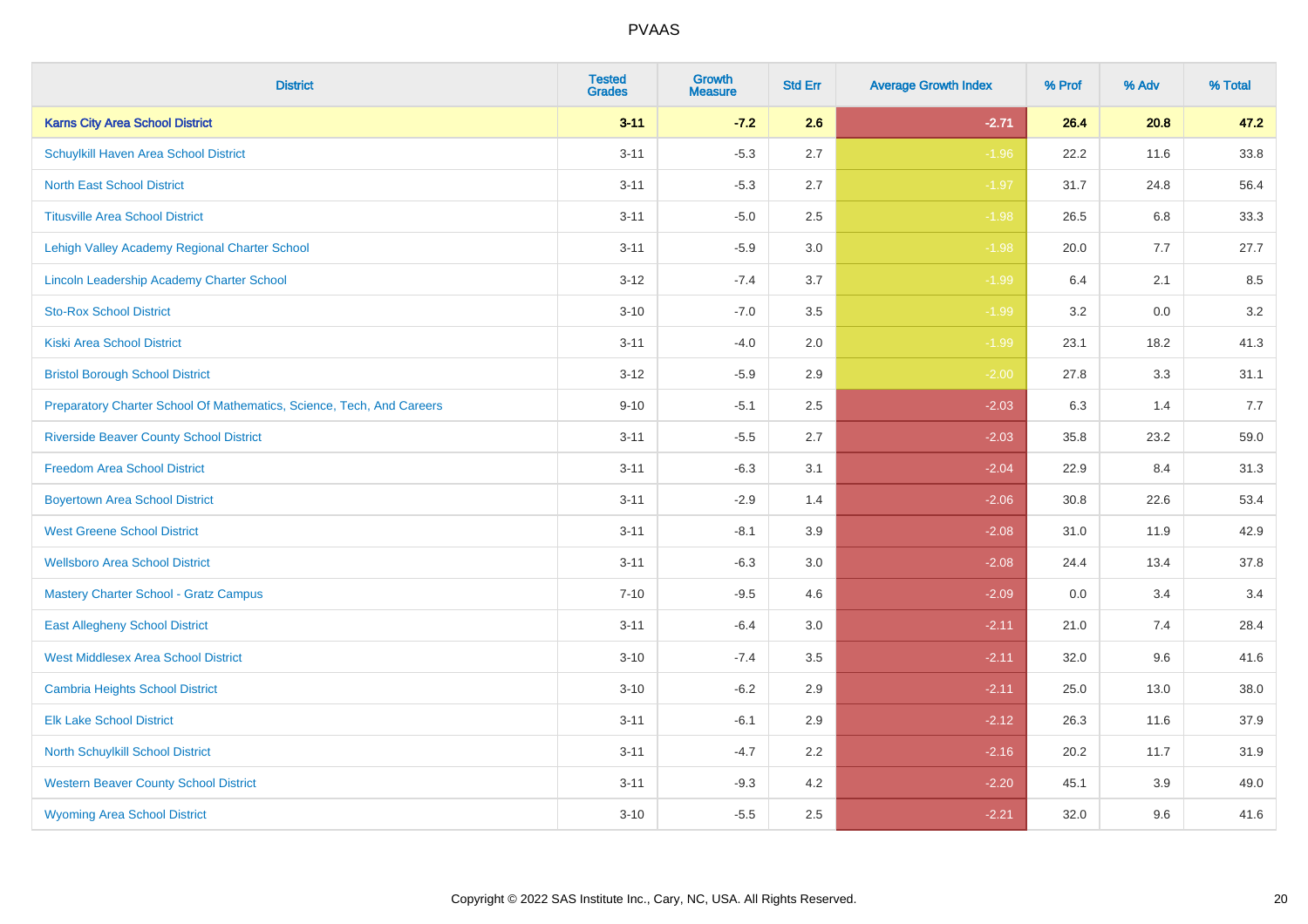| <b>District</b>                               | <b>Tested</b><br><b>Grades</b> | <b>Growth</b><br><b>Measure</b> | <b>Std Err</b> | <b>Average Growth Index</b> | % Prof | % Adv   | % Total |
|-----------------------------------------------|--------------------------------|---------------------------------|----------------|-----------------------------|--------|---------|---------|
| <b>Karns City Area School District</b>        | $3 - 11$                       | $-7.2$                          | 2.6            | $-2.71$                     | 26.4   | 20.8    | 47.2    |
| <b>Elizabeth Forward School District</b>      | $3 - 11$                       | $-5.5$                          | 2.5            | $-2.25$                     | 32.2   | 12.8    | 45.0    |
| <b>Yough School District</b>                  | $3 - 10$                       | $-6.2$                          | 2.7            | $-2.27$                     | 28.9   | $8.8\,$ | 37.7    |
| <b>Owen J Roberts School District</b>         | $3 - 11$                       | $-3.5$                          | 1.5            | $-2.27$                     | 36.8   | 24.4    | 61.2    |
| <b>Susquenita School District</b>             | $3 - 11$                       | $-5.9$                          | 2.6            | $-2.28$                     | 30.6   | 13.9    | 44.4    |
| <b>Achievement House Charter School</b>       | $7 - 11$                       | $-8.2$                          | 3.6            | $-2.28$                     | 16.7   | 2.8     | 19.4    |
| <b>Carmichaels Area School District</b>       | $3 - 10$                       | $-7.0$                          | 3.1            | $-2.30$                     | 17.8   | 9.6     | 27.4    |
| <b>Commodore Perry School District</b>        | $3 - 11$                       | $-10.4$                         | 4.5            | $-2.30$                     | 29.4   | 5.9     | 35.3    |
| <b>Jamestown Area School District</b>         | $3 - 11$                       | $-9.5$                          | 4.1            | $-2.33$                     | 41.5   | 4.9     | 46.3    |
| <b>Riverside School District</b>              | $3 - 11$                       | $-6.2$                          | 2.7            | $-2.33$                     | 20.8   | 17.0    | 37.7    |
| <b>City CHS</b>                               | $10 - 11$                      | $-5.6$                          | 2.4            | $-2.34$                     | 15.9   | 1.5     | 17.4    |
| Octorara Area School District                 | $3 - 11$                       | $-7.5$                          | 3.2            | $-2.35$                     | 26.1   | 17.0    | 43.2    |
| <b>Pottsville Area School District</b>        | $3 - 12$                       | $-4.9$                          | 2.1            | $-2.36$                     | 21.8   | 7.9     | 29.6    |
| <b>Mount Pleasant Area School District</b>    | $3 - 11$                       | $-5.4$                          | 2.3            | $-2.37$                     | 33.3   | 8.7     | 42.0    |
| <b>Wyoming Valley West School District</b>    | $3 - 11$                       | $-5.5$                          | 2.3            | $-2.38$                     | 22.2   | 9.2     | 31.4    |
| <b>Redbank Valley School District</b>         | $3 - 11$                       | $-7.5$                          | 3.1            | $-2.41$                     | 12.4   | 10.6    | 23.1    |
| <b>Forbes Road School District</b>            | $3 - 11$                       | $-11.5$                         | 4.7            | $-2.43$                     | 23.1   | 10.3    | 33.3    |
| Pocono Mountain School District               | $3 - 12$                       | $-4.3$                          | 1.8            | $-2.43$                     | 35.5   | 17.1    | 52.6    |
| Perseus House Charter School Of Excellence    | $6 - 11$                       | $-6.4$                          | 2.6            | $-2.50$                     | 0.9    | 0.0     | 0.9     |
| <b>Columbia-Montour AVTS</b>                  | $9 - 10$                       | $-7.1$                          | 2.8            | $-2.52$                     | 19.5   | 3.2     | 22.7    |
| <b>Antietam School District</b>               | $3 - 10$                       | $-9.5$                          | 3.7            | $-2.57$                     | 20.9   | 1.5     | 22.4    |
| <b>Greater Nanticoke Area School District</b> | $3 - 12$                       | $-6.8$                          | 2.6            | $-2.58$                     | 15.2   | 8.9     | 24.1    |
| Catasauqua Area School District               | $3-12$                         | $-7.3$                          | 2.8            | $-2.58$                     | 27.1   | 11.2    | 38.3    |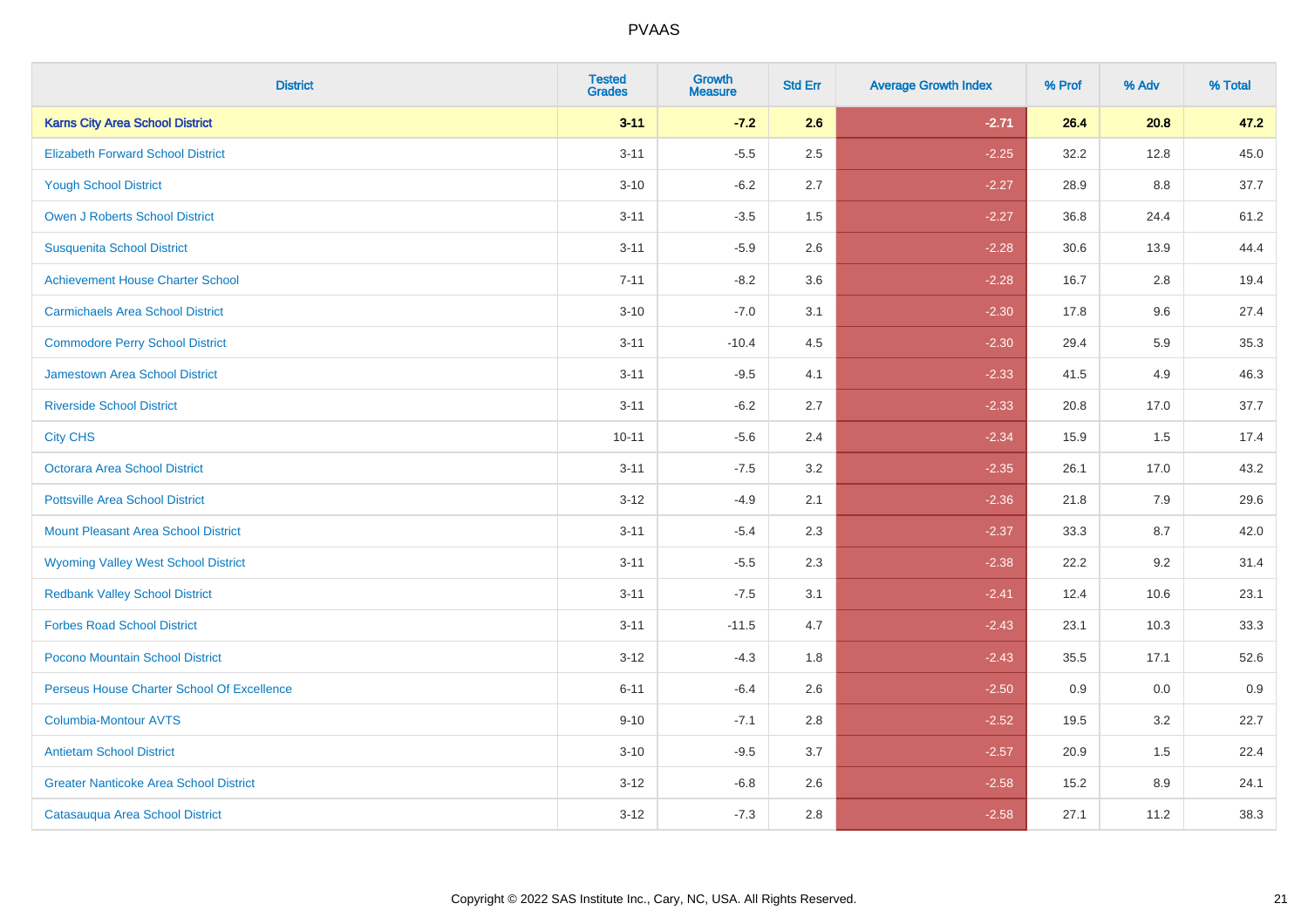| <b>District</b>                                | <b>Tested</b><br><b>Grades</b> | <b>Growth</b><br><b>Measure</b> | <b>Std Err</b> | <b>Average Growth Index</b> | % Prof | % Adv | % Total |
|------------------------------------------------|--------------------------------|---------------------------------|----------------|-----------------------------|--------|-------|---------|
| <b>Karns City Area School District</b>         | $3 - 11$                       | $-7.2$                          | 2.6            | $-2.71$                     | 26.4   | 20.8  | 47.2    |
| <b>Union City Area School District</b>         | $3 - 12$                       | $-8.7$                          | 3.3            | $-2.59$                     | 29.7   | 10.9  | 40.6    |
| <b>Bethel Park School District</b>             | $3 - 11$                       | $-4.4$                          | 1.7            | $-2.62$                     | 40.1   | 27.3  | 67.4    |
| <b>Richland School District</b>                | $3 - 11$                       | $-6.9$                          | 2.6            | $-2.63$                     | 40.1   | 20.9  | 61.0    |
| <b>Turkeyfoot Valley Area School District</b>  | $3 - 12$                       | $-15.4$                         | 5.8            | $-2.66$                     | 3.8    | 3.8   | 7.6     |
| <b>Connellsville Area School District</b>      | $3 - 11$                       | $-5.3$                          | 2.0            | $-2.67$                     | 24.2   | 5.0   | 29.1    |
| <b>Blairsville-Saltsburg School District</b>   | $3 - 11$                       | $-7.5$                          | 2.8            | $-2.67$                     | 20.1   | 8.2   | 28.3    |
| <b>Lawrence County CTC</b>                     | $10 - 11$                      | $-9.8$                          | 3.7            | $-2.68$                     | 7.3    | 0.0   | 7.3     |
| <b>Avonworth School District</b>               | $3 - 10$                       | $-6.2$                          | 2.3            | $-2.68$                     | 35.9   | 14.1  | 50.0    |
| <b>Governor Mifflin School District</b>        | $3 - 11$                       | $-4.4$                          | 1.6            | $-2.69$                     | 30.3   | 7.7   | 38.0    |
| <b>Eastern York School District</b>            | $3 - 11$                       | $-6.2$                          | 2.3            | $-2.70$                     | 27.8   | 18.5  | 46.4    |
| La Academia Partnership Charter School         | $6 - 11$                       | $-15.5$                         | 5.7            | $-2.70$                     | 2.3    | 0.0   | 2.3     |
| <b>Karns City Area School District</b>         | $3 - 11$                       | $-7.2$                          | 2.6            | $-2.71$                     | 26.4   | 20.8  | 47.2    |
| Selinsgrove Area School District               | $3 - 12$                       | $-5.7$                          | 2.1            | $-2.74$                     | 25.4   | 13.9  | 39.2    |
| <b>Clarion-Limestone Area School District</b>  | $3 - 12$                       | $-10.0$                         | 3.6            | $-2.76$                     | 28.3   | 20.0  | 48.3    |
| <b>Pottsgrove School District</b>              | $3 - 11$                       | $-5.5$                          | 2.0            | $-2.78$                     | 28.6   | 10.3  | 38.8    |
| <b>Quakertown Community School District</b>    | $3 - 12$                       | $-4.3$                          | 1.5            | $-2.79$                     | 33.8   | 20.1  | 53.8    |
| <b>Sharon City School District</b>             | $3 - 11$                       | $-6.5$                          | 2.3            | $-2.79$                     | 13.1   | 5.0   | 18.1    |
| <b>Innovative Arts Academy Charter School</b>  | $6 - 11$                       | $-7.2$                          | 2.5            | $-2.83$                     | 2.0    | 0.0   | 2.0     |
| Southern Columbia Area School District         | $3 - 11$                       | $-8.5$                          | 3.0            | $-2.83$                     | 30.5   | 12.8  | 43.3    |
| <b>Berwick Area School District</b>            | $3 - 11$                       | $-6.9$                          | 2.4            | $-2.84$                     | 22.3   | 11.5  | 33.8    |
| Mifflinburg Area School District               | $3 - 11$                       | $-6.0$                          | 2.1            | $-2.87$                     | 32.7   | 13.3  | 46.0    |
| <b>Carbon Career &amp; Technical Institute</b> | $9 - 11$                       | $-9.3$                          | 3.2            | $-2.92$                     | 19.6   | 2.2   | 21.7    |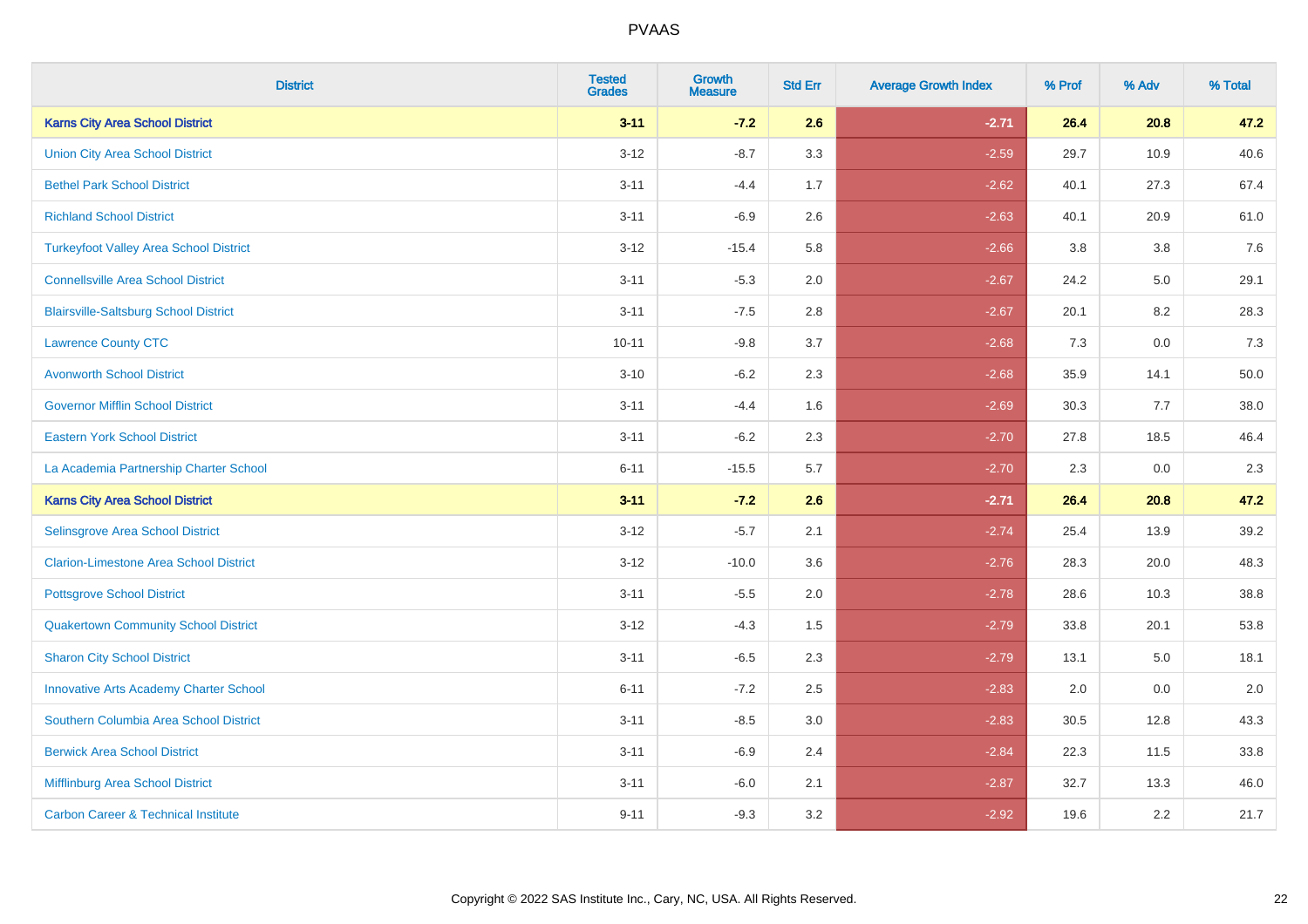| <b>District</b>                           | <b>Tested</b><br><b>Grades</b> | <b>Growth</b><br><b>Measure</b> | <b>Std Err</b> | <b>Average Growth Index</b> | % Prof | % Adv | % Total |
|-------------------------------------------|--------------------------------|---------------------------------|----------------|-----------------------------|--------|-------|---------|
| <b>Karns City Area School District</b>    | $3 - 11$                       | $-7.2$                          | 2.6            | $-2.71$                     | 26.4   | 20.8  | 47.2    |
| <b>Baldwin-Whitehall School District</b>  | $3 - 11$                       | $-5.5$                          | 1.9            | $-2.93$                     | 32.0   | 14.7  | 46.7    |
| <b>Montour School District</b>            | $3 - 11$                       | $-6.1$                          | 2.1            | $-2.95$                     | 31.8   | 23.6  | 55.3    |
| <b>Carlisle Area School District</b>      | $3 - 11$                       | $-5.2$                          | 1.7            | $-2.99$                     | 28.0   | 19.3  | 47.3    |
| <b>Corry Area School District</b>         | $3 - 11$                       | $-6.8$                          | 2.3            | $-3.01$                     | 24.0   | 8.8   | 32.8    |
| <b>Gettysburg Area School District</b>    | $3 - 11$                       | $-6.0$                          | 2.0            | $-3.02$                     | 28.8   | 19.6  | 48.5    |
| Boys Latin Of Philadelphia Charter School | $6 - 12$                       | $-8.0$                          | 2.7            | $-3.02$                     | 1.4    | 0.0   | 1.4     |
| Imhotep Institute Charter High School     | $9 - 11$                       | $-17.6$                         | 5.8            | $-3.03$                     | 15.4   | 0.0   | 15.4    |
| <b>Greensburg Salem School District</b>   | $3 - 11$                       | $-6.9$                          | 2.2            | $-3.06$                     | 30.3   | 13.3  | 43.6    |
| <b>California Area School District</b>    | $3 - 10$                       | $-13.7$                         | 4.5            | $-3.06$                     | 41.7   | 16.7  | 58.3    |
| Jefferson-Morgan School District          | $3 - 10$                       | $-12.0$                         | 3.9            | $-3.09$                     | 28.6   | 6.1   | 34.7    |
| <b>Erie City School District</b>          | $3 - 12$                       | $-4.5$                          | 1.4            | $-3.09$                     | 13.4   | 6.7   | 20.1    |
| <b>Hanover Area School District</b>       | $3 - 11$                       | $-14.7$                         | 4.7            | $-3.13$                     | 12.1   | 3.0   | 15.2    |
| <b>Wissahickon School District</b>        | $3 - 10$                       | $-5.3$                          | 1.7            | $-3.14$                     | 27.5   | 29.0  | 56.6    |
| <b>Keystone Oaks School District</b>      | $3 - 11$                       | $-7.2$                          | 2.3            | $-3.14$                     | 30.0   | 11.1  | 41.0    |
| <b>Somerset Area School District</b>      | $3 - 11$                       | $-7.6$                          | 2.4            | $-3.17$                     | 21.0   | 14.5  | 35.5    |
| <b>Parkland School District</b>           | $3 - 11$                       | $-3.7$                          | 1.2            | $-3.17$                     | 31.4   | 30.6  | 62.0    |
| Montoursville Area School District        | $3-12$                         | $-8.4$                          | 2.6            | $-3.17$                     | 38.8   | 18.2  | 57.0    |
| <b>Canon-Mcmillan School District</b>     | $3 - 11$                       | $-5.0$                          | 1.5            | $-3.25$                     | 30.8   | 28.5  | 59.3    |
| <b>Riverview School District</b>          | $3 - 11$                       | $-13.0$                         | 4.0            | $-3.29$                     | 43.1   | 7.8   | 51.0    |
| Lackawanna Trail School District          | $3 - 10$                       | $-11.0$                         | 3.3            | $-3.35$                     | 13.1   | 18.0  | 31.2    |
| East Stroudsburg Area School District     | $3 - 11$                       | $-4.9$                          | 1.4            | $-3.38$                     | 22.7   | 12.5  | 35.2    |
| <b>Mount Carmel Area School District</b>  | $3 - 11$                       | $-7.9$                          | 2.3            | $-3.38$                     | 18.2   | 4.4   | 22.6    |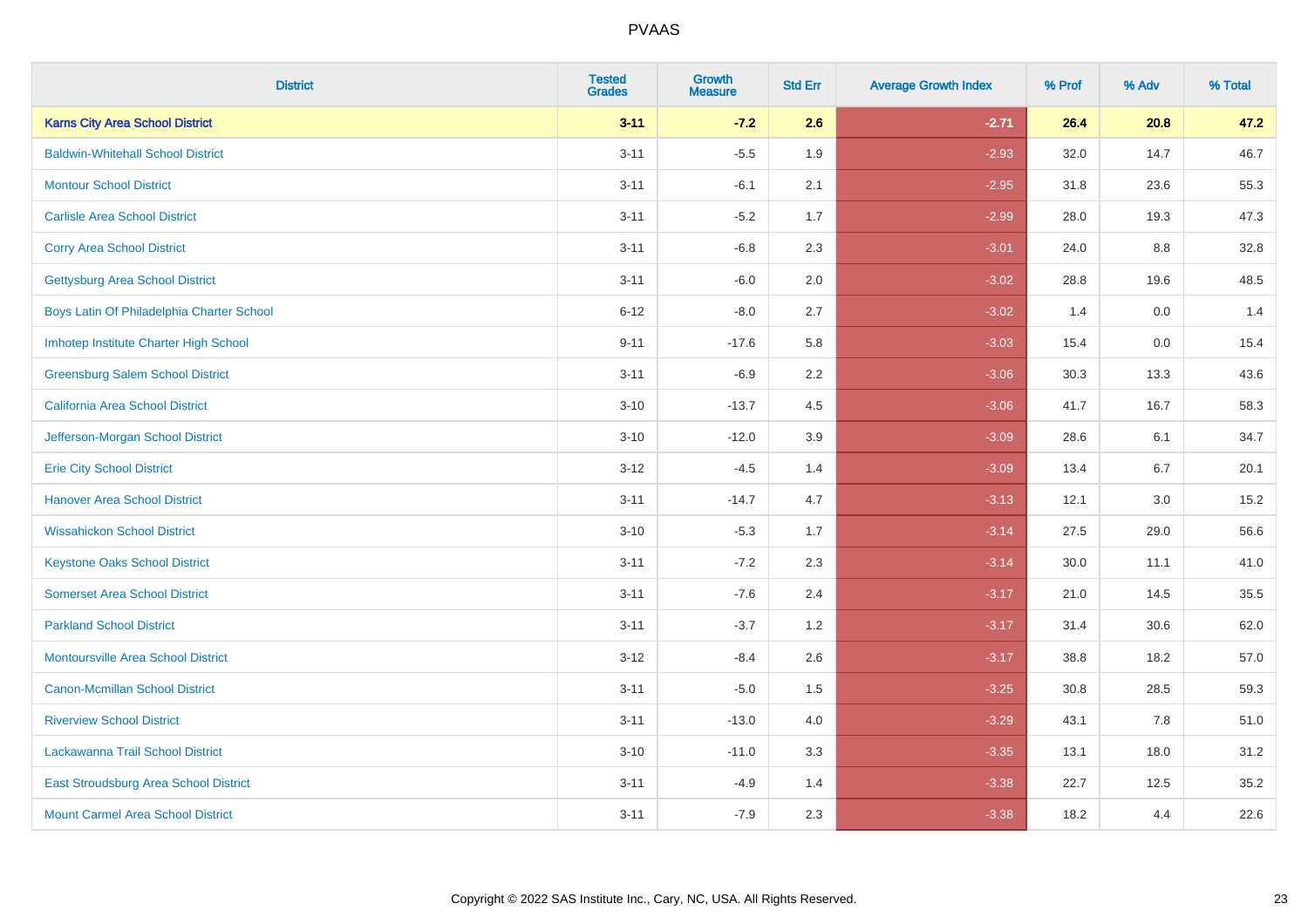| <b>District</b>                           | <b>Tested</b><br><b>Grades</b> | <b>Growth</b><br><b>Measure</b> | <b>Std Err</b> | <b>Average Growth Index</b> | % Prof | % Adv   | % Total |
|-------------------------------------------|--------------------------------|---------------------------------|----------------|-----------------------------|--------|---------|---------|
| <b>Karns City Area School District</b>    | $3 - 11$                       | $-7.2$                          | 2.6            | $-2.71$                     | 26.4   | 20.8    | 47.2    |
| <b>Shikellamy School District</b>         | $3 - 10$                       | $-8.3$                          | 2.4            | $-3.42$                     | 20.8   | 18.5    | 39.2    |
| <b>Ligonier Valley School District</b>    | $3 - 11$                       | $-10.8$                         | 3.1            | $-3.43$                     | 34.1   | 5.8     | 39.9    |
| <b>South Park School District</b>         | $3 - 11$                       | $-8.8$                          | 2.5            | $-3.46$                     | 28.1   | 17.0    | 45.2    |
| <b>Burgettstown Area School District</b>  | $3 - 11$                       | $-11.2$                         | 3.2            | $-3.46$                     | 16.0   | 2.7     | 18.7    |
| Mechanicsburg Area School District        | $3 - 11$                       | $-5.7$                          | 1.6            | $-3.48$                     | 35.1   | 16.0    | 51.2    |
| Morrisville Borough School District       | $3 - 11$                       | $-13.1$                         | 3.7            | $-3.52$                     | 4.9    | 1.6     | 6.6     |
| <b>West York Area School District</b>     | $3 - 12$                       | $-9.8$                          | 2.7            | $-3.57$                     | 21.9   | 10.9    | 32.8    |
| <b>Old Forge School District</b>          | $3 - 12$                       | $-11.3$                         | 3.1            | $-3.62$                     | 28.6   | 13.2    | 41.8    |
| <b>Shade-Central City School District</b> | $3 - 11$                       | $-14.6$                         | 4.0            | $-3.68$                     | 9.6    | 0.0     | 9.6     |
| Jefferson County-Dubois AVTS              | $9 - 11$                       | $-11.7$                         | 3.1            | $-3.72$                     | 17.6   | 2.8     | 20.4    |
| <b>Pittston Area School District</b>      | $3 - 11$                       | $-8.2$                          | 2.2            | $-3.75$                     | 26.7   | 14.8    | 41.5    |
| <b>Mohawk Area School District</b>        | $3 - 11$                       | $-10.5$                         | 2.8            | $-3.75$                     | 35.1   | 10.6    | 45.7    |
| <b>Grove City Area School District</b>    | $3 - 12$                       | $-8.8$                          | 2.3            | $-3.89$                     | 25.6   | 16.4    | 42.0    |
| <b>Tacony Academy Charter School</b>      | $3 - 11$                       | $-12.9$                         | 3.3            | $-3.90$                     | 8.6    | 1.4     | 10.0    |
| <b>Bethlehem Area School District</b>     | $3 - 11$                       | $-4.5$                          | 1.1            | $-3.91$                     | 20.4   | 11.3    | 31.7    |
| <b>Tussey Mountain School District</b>    | $3 - 12$                       | $-13.0$                         | 3.3            | $-3.93$                     | 11.1   | $3.2\,$ | 14.3    |
| <b>Windber Area School District</b>       | $3 - 11$                       | $-11.9$                         | 3.0            | $-3.94$                     | 41.0   | 10.3    | 51.3    |
| <b>Plum Borough School District</b>       | $3 - 11$                       | $-9.4$                          | 2.4            | $-3.98$                     | 32.9   | 27.4    | 60.4    |
| <b>Ellwood City Area School District</b>  | $3 - 11$                       | $-12.5$                         | 3.1            | $-4.00$                     | 26.7   | 8.7     | 35.4    |
| <b>Deer Lakes School District</b>         | $3 - 11$                       | $-10.0$                         | 2.5            | $-4.02$                     | 27.7   | 9.9     | 37.6    |
| <b>Southmoreland School District</b>      | $3 - 11$                       | $-12.5$                         | 3.1            | $-4.04$                     | 33.3   | 15.5    | 48.8    |
| <b>Milton Area School District</b>        | $3 - 11$                       | $-10.1$                         | 2.5            | $-4.04$                     | 23.0   | 11.3    | 34.2    |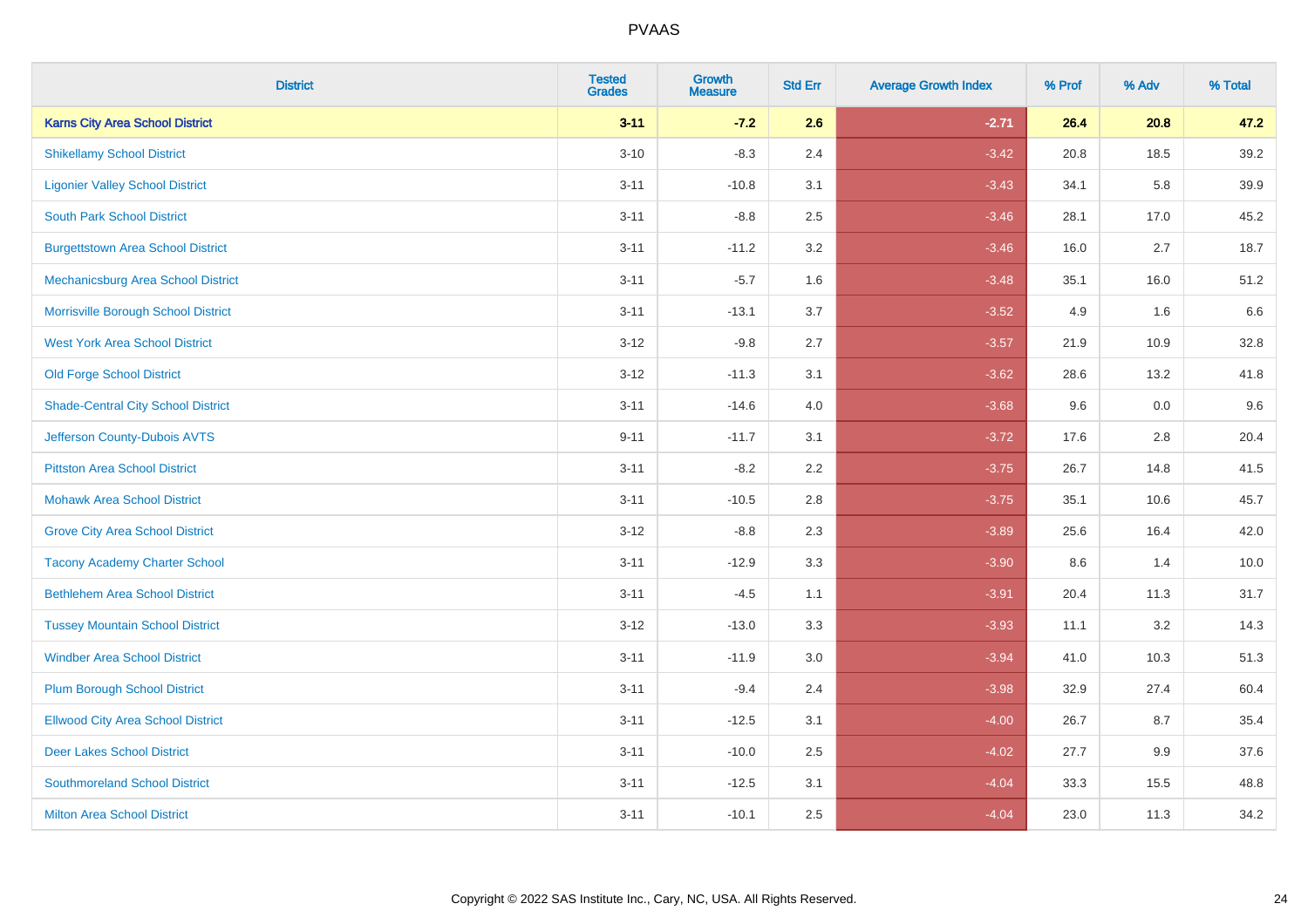| <b>District</b>                               | <b>Tested</b><br>Grades | <b>Growth</b><br><b>Measure</b> | <b>Std Err</b> | <b>Average Growth Index</b> | % Prof | % Adv   | % Total |
|-----------------------------------------------|-------------------------|---------------------------------|----------------|-----------------------------|--------|---------|---------|
| <b>Karns City Area School District</b>        | $3 - 11$                | $-7.2$                          | 2.6            | $-2.71$                     | 26.4   | 20.8    | 47.2    |
| <b>Scranton School District</b>               | $3 - 12$                | $-10.1$                         | 2.5            | $-4.04$                     | 20.0   | 7.7     | 27.7    |
| <b>Mcguffey School District</b>               | $3 - 11$                | $-12.1$                         | 3.0            | $-4.06$                     | 12.8   | 5.9     | 18.6    |
| <b>Moniteau School District</b>               | $3 - 11$                | $-11.8$                         | 2.9            | $-4.07$                     | 22.6   | $5.0\,$ | 27.6    |
| <b>Mid Valley School District</b>             | $3 - 10$                | $-11.1$                         | 2.7            | $-4.07$                     | 28.3   | 8.1     | 36.4    |
| <b>Panther Valley School District</b>         | $3 - 12$                | $-13.3$                         | 3.2            | $-4.10$                     | 31.5   | 4.1     | 35.6    |
| <b>Williamsburg Community School District</b> | $3 - 11$                | $-16.9$                         | 4.1            | $-4.14$                     | 22.4   | 0.0     | 22.4    |
| <b>Central Fulton School District</b>         | $3 - 11$                | $-13.3$                         | 3.2            | $-4.20$                     | 18.1   | 9.7     | 27.8    |
| <b>Chartiers Valley School District</b>       | $3 - 11$                | $-9.1$                          | 2.1            | $-4.23$                     | 20.7   | 17.4    | 38.0    |
| <b>Central Dauphin School District</b>        | $3 - 11$                | $-5.2$                          | 1.2            | $-4.24$                     | 29.3   | 8.7     | 38.0    |
| <b>Interboro School District</b>              | $3-12$                  | $-8.4$                          | 2.0            | $-4.27$                     | 27.6   | 6.4     | 34.1    |
| <b>Big Spring School District</b>             | $3 - 11$                | $-9.8$                          | 2.3            | $-4.32$                     | 23.6   | 12.9    | 36.5    |
| <b>General Mclane School District</b>         | $3 - 11$                | $-10.7$                         | 2.4            | $-4.40$                     | 34.0   | 15.6    | 49.6    |
| <b>Chambersburg Area School District</b>      | $3 - 11$                | $-5.6$                          | 1.3            | $-4.42$                     | 24.2   | 15.2    | 39.4    |
| <b>Greenville Area School District</b>        | $3 - 11$                | $-13.2$                         | $3.0\,$        | $-4.45$                     | 32.1   | 4.6     | 36.7    |
| Jim Thorpe Area School District               | $3 - 11$                | $-10.9$                         | 2.4            | $-4.48$                     | 19.5   | 6.0     | 25.5    |
| <b>Hanover Public School District</b>         | $3 - 11$                | $-12.4$                         | 2.7            | $-4.50$                     | 22.7   | $6.2\,$ | 28.9    |
| <b>Northwestern School District</b>           | $3 - 11$                | $-14.6$                         | 3.2            | $-4.51$                     | 32.5   | 13.7    | 46.2    |
| <b>Dunmore School District</b>                | $3 - 11$                | $-12.2$                         | 2.7            | $-4.51$                     | 15.0   | 5.3     | 20.4    |
| <b>Derry Area School District</b>             | $3 - 11$                | $-11.8$                         | 2.6            | $-4.53$                     | 34.8   | 6.1     | 40.9    |
| <b>Fannett-Metal School District</b>          | $3 - 11$                | $-22.3$                         | 4.8            | $-4.65$                     | 16.4   | 6.6     | 23.0    |
| <b>Neshannock Township School District</b>    | $3 - 10$                | $-12.5$                         | 2.7            | $-4.73$                     | 29.0   | 13.0    | 42.0    |
| <b>Girard School District</b>                 | $3 - 11$                | $-12.3$                         | 2.6            | $-4.76$                     | 29.7   | 18.9    | 48.6    |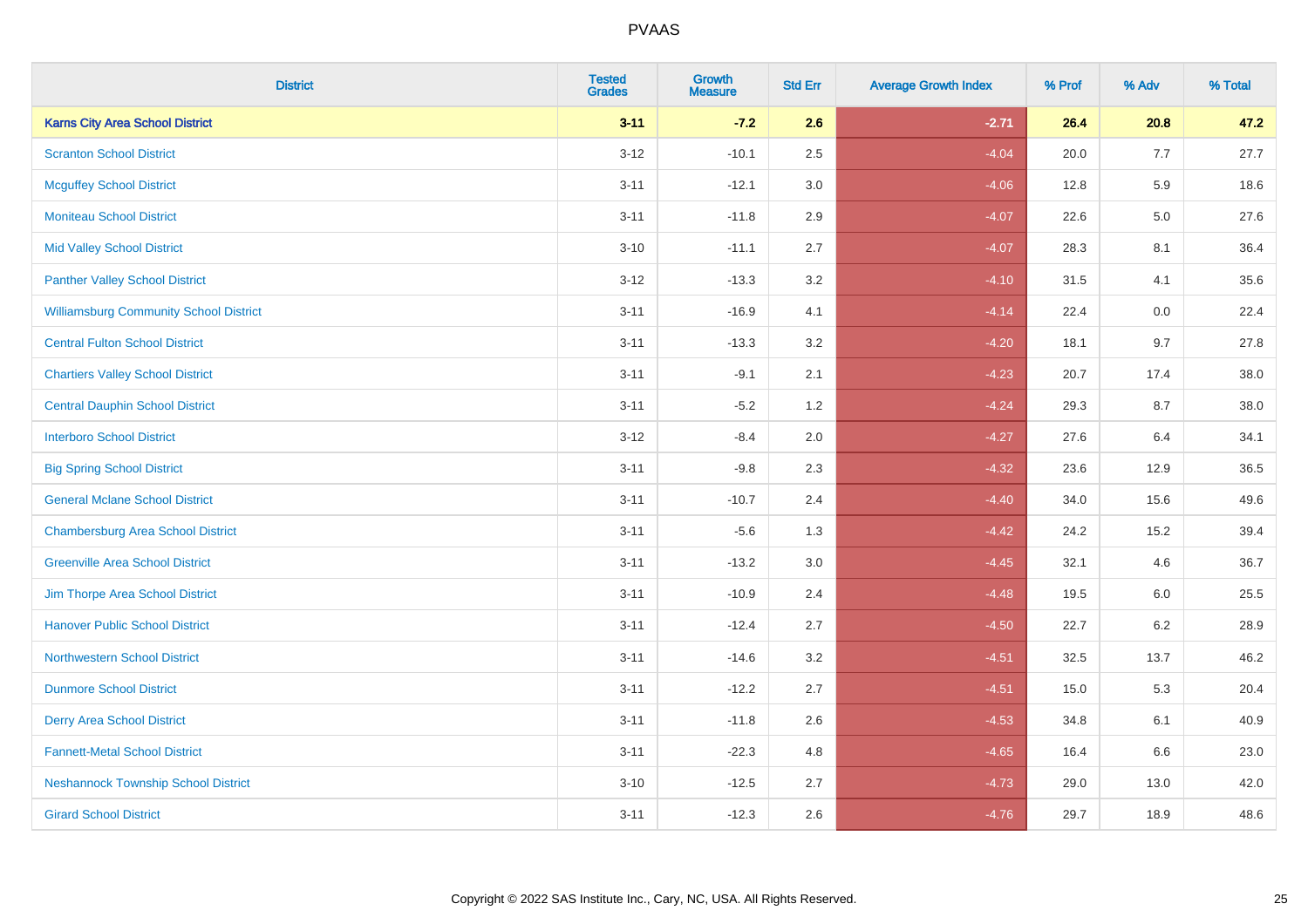| <b>District</b>                                    | <b>Tested</b><br><b>Grades</b> | <b>Growth</b><br><b>Measure</b> | <b>Std Err</b> | <b>Average Growth Index</b> | % Prof | % Adv   | % Total |
|----------------------------------------------------|--------------------------------|---------------------------------|----------------|-----------------------------|--------|---------|---------|
| <b>Karns City Area School District</b>             | $3 - 11$                       | $-7.2$                          | 2.6            | $-2.71$                     | 26.4   | 20.8    | 47.2    |
| Lehigh Valley Charter High School For The Arts     | $9 - 10$                       | $-11.8$                         | 2.5            | $-4.76$                     | 28.9   | 5.7     | 34.6    |
| <b>West Mifflin Area School District</b>           | $3 - 12$                       | $-11.9$                         | 2.5            | $-4.77$                     | 15.9   | 4.0     | 19.9    |
| <b>Chartiers-Houston School District</b>           | $3 - 10$                       | $-16.5$                         | 3.5            | $-4.79$                     | 26.3   | 6.6     | 32.9    |
| <b>Executive Education Academy Charter School</b>  | $3 - 10$                       | $-14.6$                         | 3.0            | $-4.81$                     | 8.5    | 1.2     | 9.8     |
| <b>Trinity Area School District</b>                | $3 - 11$                       | $-8.7$                          | 1.8            | $-4.87$                     | 20.9   | 9.8     | 30.8    |
| Meyersdale Area School District                    | $3 - 11$                       | $-16.1$                         | 3.3            | $-4.94$                     | 20.3   | 5.8     | 26.1    |
| <b>East Lycoming School District</b>               | $3 - 11$                       | $-10.9$                         | 2.1            | $-5.08$                     | 22.5   | 8.2     | 30.8    |
| <b>Wilkes-Barre Area School District</b>           | $3 - 11$                       | $-12.4$                         | 2.4            | $-5.18$                     | 14.2   | 3.7     | 17.9    |
| <b>Bristol Township School District</b>            | $3 - 11$                       | $-7.4$                          | 1.4            | $-5.32$                     | 13.8   | 4.6     | 18.4    |
| Philadelphia Academy Charter School                | $3 - 11$                       | $-14.7$                         | 2.7            | $-5.42$                     | 21.6   | 3.9     | 25.5    |
| <b>Washington School District</b>                  | $3 - 11$                       | $-15.9$                         | 2.9            | $-5.44$                     | 12.9   | 1.7     | 14.7    |
| <b>Lincoln Park Performing Arts Charter School</b> | $7 - 11$                       | $-14.9$                         | 2.7            | $-5.45$                     | 39.3   | $8.9\,$ | 48.2    |
| <b>Frazier School District</b>                     | $3 - 11$                       | $-18.9$                         | 3.4            | $-5.49$                     | 18.3   | 1.4     | 19.7    |
| <b>Aliquippa School District</b>                   | $3 - 11$                       | $-20.0$                         | 3.6            | $-5.54$                     | 1.7    | 0.0     | 1.7     |
| <b>Central Cambria School District</b>             | $3 - 11$                       | $-12.7$                         | 2.3            | $-5.61$                     | 19.4   | 7.4     | 26.9    |
| <b>Coatesville Area School District</b>            | $3 - 11$                       | $-9.5$                          | 1.6            | $-5.81$                     | 12.8   | 3.3     | 16.2    |
| <b>New Castle Area School District</b>             | $3 - 12$                       | $-13.6$                         | 2.3            | $-5.99$                     | 17.6   | 2.0     | 19.5    |
| <b>Kennett Consolidated School District</b>        | $3 - 11$                       | $-10.4$                         | 1.7            | $-6.27$                     | 28.7   | 14.0    | 42.7    |
| <b>Big Beaver Falls Area School District</b>       | $3 - 11$                       | $-17.9$                         | 2.8            | $-6.27$                     | 9.4    | 2.8     | 12.2    |
| <b>Hempfield Area School District</b>              | $3 - 12$                       | $-10.2$                         | 1.6            | $-6.37$                     | 28.1   | 19.2    | 47.3    |
| York Co School Of Technology                       | $9 - 12$                       | $-10.9$                         | 1.6            | $-6.79$                     | 22.6   | 4.0     | 26.6    |
| <b>Greater Latrobe School District</b>             | $3 - 11$                       | $-14.1$                         | 2.0            | $-7.14$                     | 41.0   | 12.6    | 53.6    |